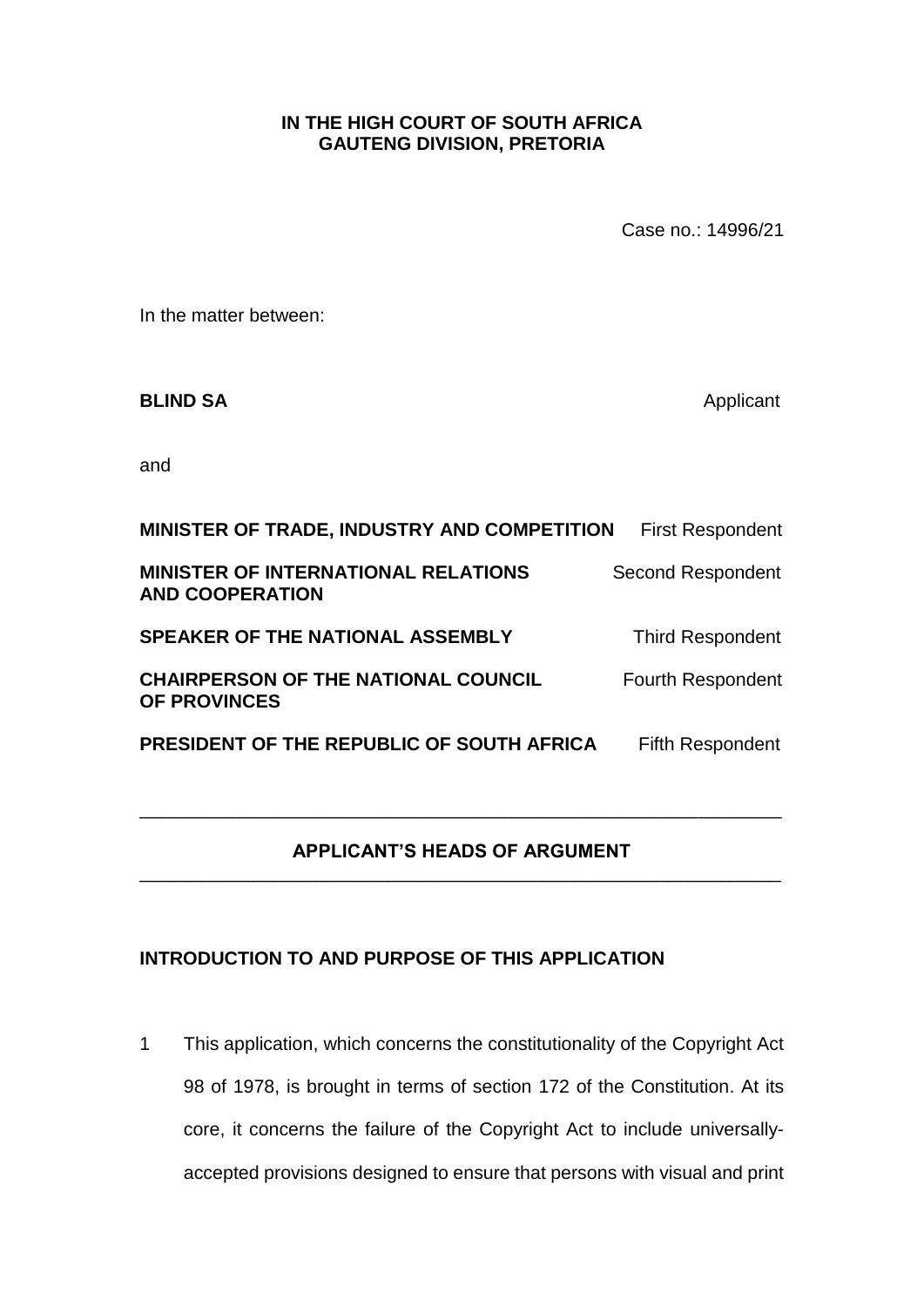disabilities can access works under copyright. <sup>1</sup> Without such provisions, access to works under copyright is extremely onerous for people with visual and print disabilities, and often near impossible. This is because of the monopoly granted by copyright to the creators of works over their use.<sup>2</sup>

- 2 In particular, this case concerns the state's failure, thus far, to legislate in the manner contemplated by the Marrakesh Treaty to Facilitate Access to Published Works for Persons Who Are Blind, Visually Impaired, or Otherwise Print Disabled ("the Marrakesh VIP Treaty"). The irony is that the state has clearly stated its intention to legislate in this way.
	- 2.1 South Africa has indicated its intention to be bound by the treaty;<sup>3</sup> and
	- 2.2 Parliament had passed the Copyright Amendment Bill IB 13B-2017] ("the CAB"), which recognises exceptions for people with disabilities through the proposed introduction to the Copyright Act of a new section 19D, on 28 March 2019. 4
- 3 The proposed new section reads as follows:

<sup>1</sup> The phrase *"persons with visual and print disabilities"* is used to refer to all persons who fall within the scope of the definition of a *"beneficiary person"* in Article 3 of the Marrakesh Treaty to Facilitate Access to Published Works for Persons Who Are Blind, Visually Impaired, or Otherwise Print Disabled. See founding affidavit, para 16, p 001-11

<sup>2</sup> Founding affidavit, para 15, p 001-11

<sup>3</sup> Founding affidavit, para 17, p 001-12

<sup>4</sup> Founding affidavit, para 52, p 001-23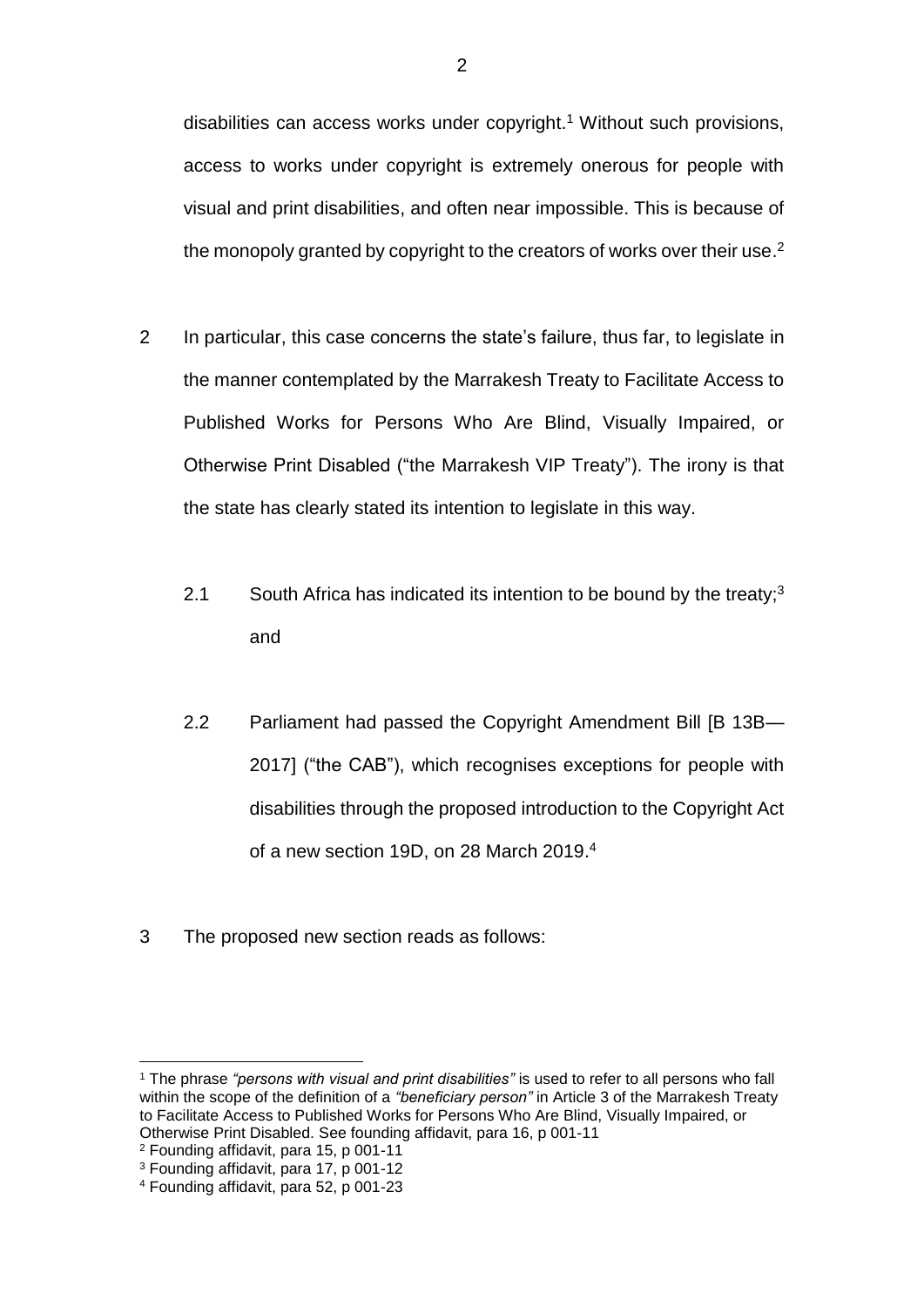- *"(1) Any person as may be prescribed and that serves persons with disabilities may, without the authorization of the copyright owner, make an accessible format copy for the benefit of a person with a disability, supply that accessible format copy to a person with a disability by any means, including by non-commercial lending or by digital communication by wire or wireless means, and undertake any intermediate steps to achieve these objectives, if the following conditions are met:* 
	- *(a) The person wishing to undertake any activity under this subsection must have lawful access to the copyright work or a copy of that work;*
	- *(b) the copyright work must be converted into an accessible format copy, which may include any means necessary to create such accessible format copy but which does not introduce changes other than those needed to make the work accessible to a person with a disability; and*
	- *(c) the activity under this subsection must be undertaken on a non-profit basis.*
- *(2) (a) A person with a disability, or a person that serves persons with disabilities, to whom the work is communicated by wire or wireless means as a result of an activity under subsection (1) may, without the authorization of the owner of the copyright work, reproduce the work for personal use.* 
	- *(b) The provisions of paragraph (a) are without prejudice to any other limitations or exceptions that the person referred to in that paragraph may enjoy.*
- *(3) A person with a disability or a person that serves persons with disabilities may, without the authorization of the copyright owner export to or import from another country any legal copy of an accessible format copy of a work referred to in subsection (1), as long as such activity is undertaken on a non-profit basis by that person.*
- *(4) The exception created by this section is subject to the obligation of indicating the source and the name of the author on any accessible format copy in so far as it is practicable."*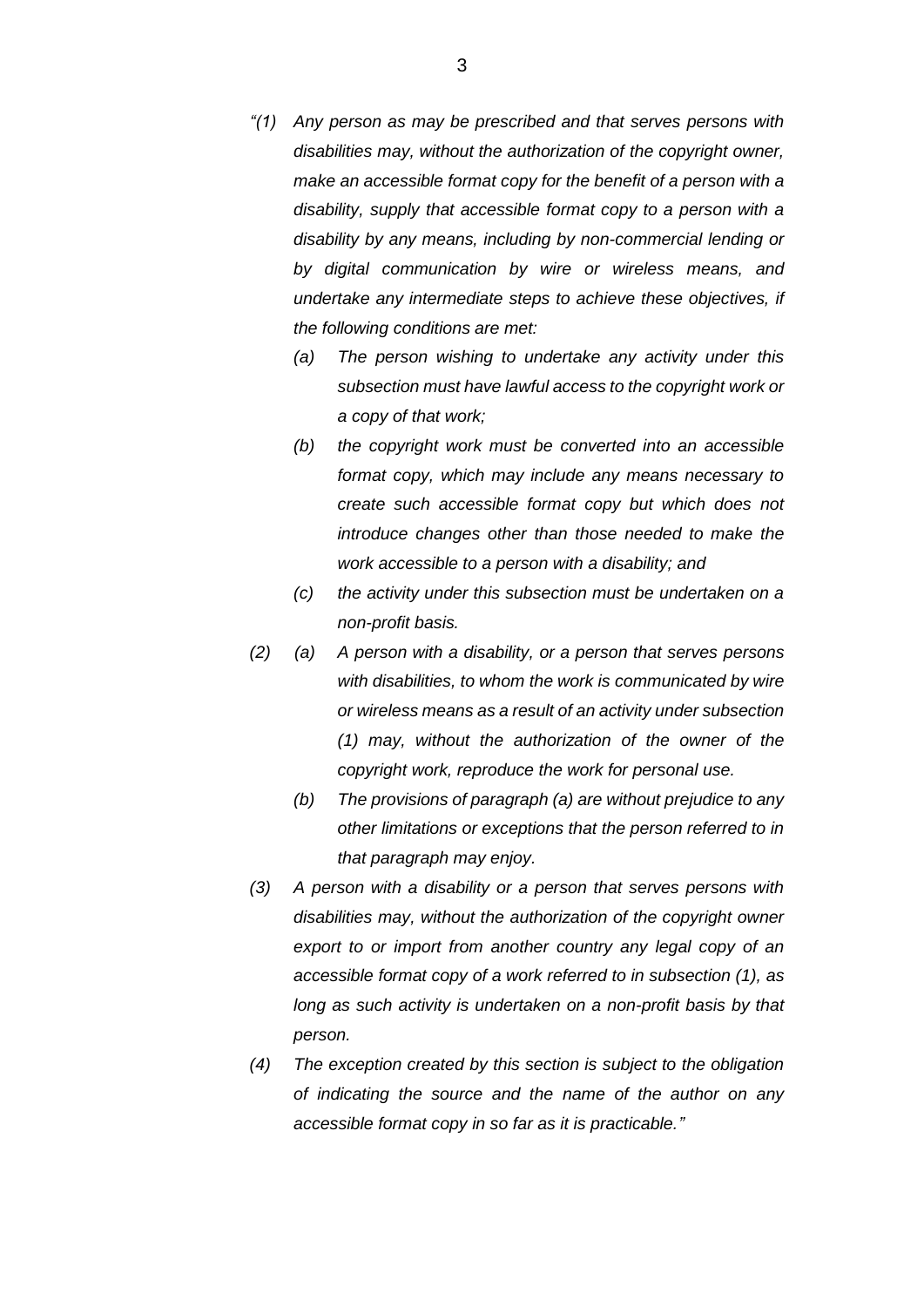- 4 The problem is that the legislative process is inchoate. Acting in terms of section 79(1) of the Constitution, the President referred the CAB back to the National Assembly for reconsideration on 16 June 2020, more than a year after it had completed its passage through Parliament.<sup>5</sup> As matters stand, some 15 months later, the National Assembly's decision to pass the CAB on 5 December 2018 has been rescinded, $6$  and the CAB has been retagged as a section 76 bill.<sup>7</sup>
- 5 What this means is that section 19D, which is neither controversial amongst stakeholders nor the subject of any reservation raised by the President, is effectively held hostage pending the outcome of what is likely to be a lengthy legislative process. $8$  This has a particularly pernicious and discriminatory impact on persons with visual and print disabilities, whose rights to equality and dignity, amongst others, continue to be violated while the fight over other provisions in the CAB drags on.<sup>9</sup>
- 6 The main purpose of this application is therefore to ensure that people with visual and print disabilities are immediately able to access protected works in the manner contemplated by the proposed new section 19D, without having to await the final enactment (and subsequent coming into force) of the full set of amendments to the Copyright Act, in whatever form they may ultimately take.<sup>10</sup> The repeated delays to the CAB coming into

<sup>5</sup> Founding affidavit, para 18, p 001-12

<sup>6</sup> Supplementary affidavit, para 34, p 006-10

<sup>7</sup> Further supplementary affidavit, para 8, p 008-3

 $8$  See, for example, supplementary affidavit, paras 39 – 40, p 006-11

<sup>9</sup> Founding affidavit, para 21, p 001-13

<sup>10</sup> Founding affidavit, para 24, p 001-14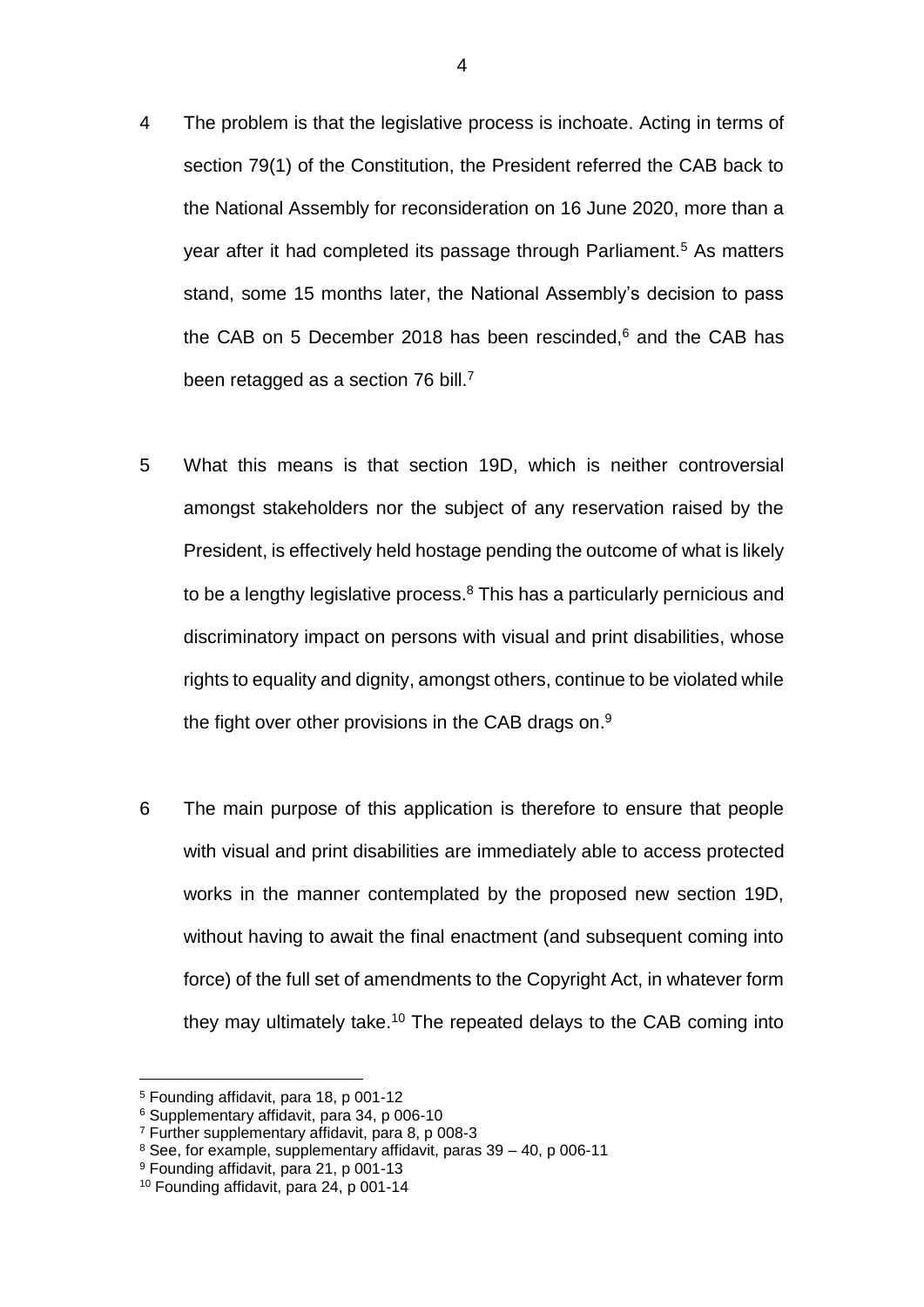force serve only to perpetuate an unconstitutional state of affairs for persons living with visual and print disabilities.

- 7 In what follows below, we deal with the following eight topics in turn:
	- 7.1 First, the applicant's standing to bring this application;
	- 7.2 Second, developments following the President's decision to refer the CAB back to Parliament;
	- 7.3 Third, the practical implications of the Marrakesh VIP Treaty for people with visual and print disabilities;
	- 7.4 Fourth, an analysis of the Copyright Act as it currently reads, and how it impedes access to works under copyright for persons with visual and print disabilities;
	- 7.5 Fifth, the manner in, and the extent to which, the Copyright Act unfairly discriminates against persons with visual and print disabilities, and unjustifiably limits their rights;
	- 7.6 Sixth, why the limitations of these rights cannot be justified in terms of section 36(1) of the Constitution;
	- 7.7 Seventh, appropriate relief; and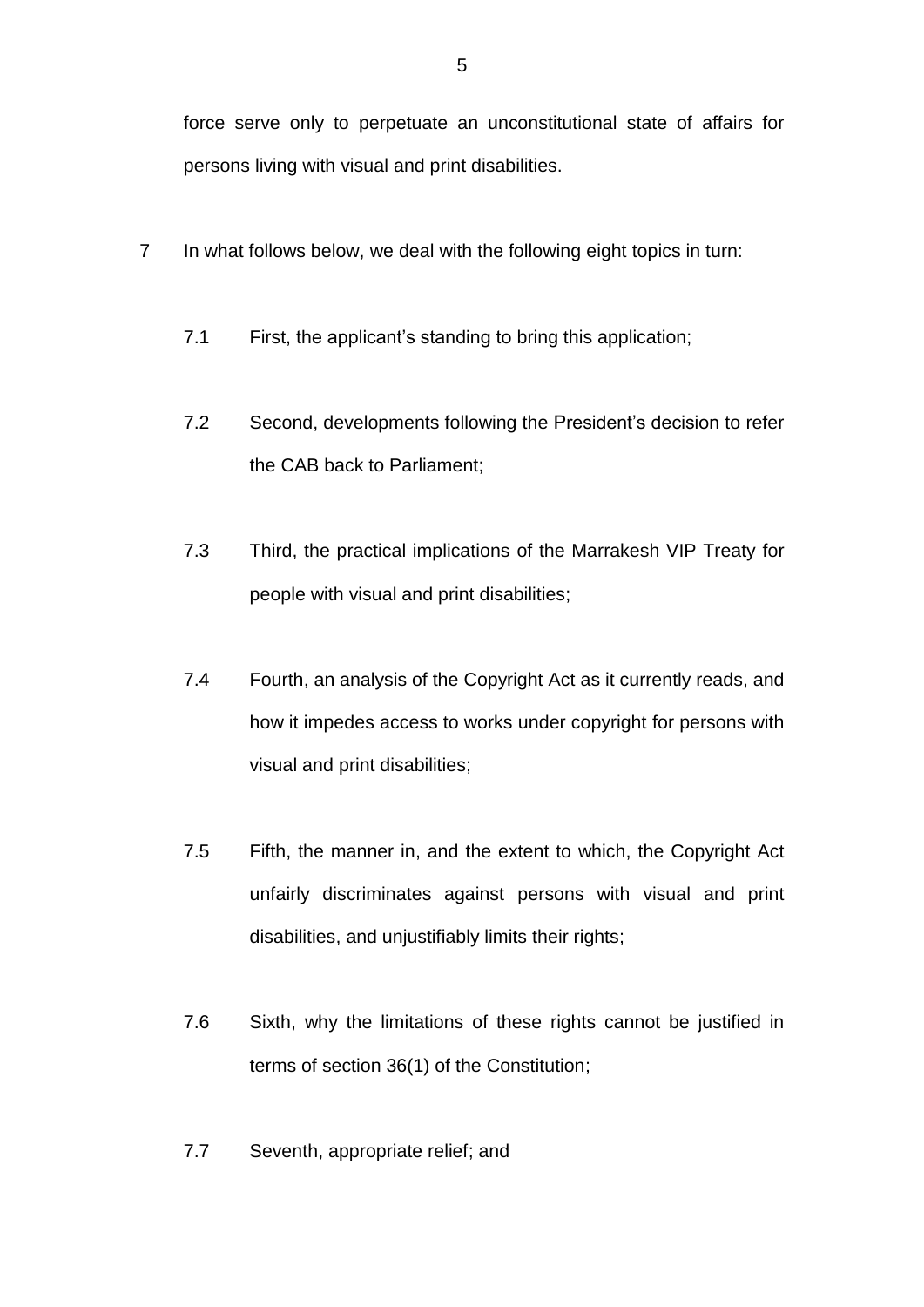7.8 Finally, the issue of costs.

## **STANDING**

8 Section 38 of the Constitution provides:

*"Anyone listed in this section has the right to approach a competent court, alleging that a right in the Bill of Rights has been infringed or threatened, and the court may grant appropriate relief, including a declaration of rights. The persons who may approach a court are –*

- *(a) anyone acting in their own interest;*
- *(b) anyone acting on behalf of another person who cannot act in their own name;*
- *(c) anyone acting as a member of, or in the interest of, a group or class of persons;*
- *(d) anyone acting in the public interest; and*
- *(e) an association acting in the interest of its members."*
- 9 As a non-profit organisation dedicated to promoting the interests of blind people in South Africa,<sup>11</sup> Blind SA has standing to bring this application in the following three capacities:<sup>12</sup>
	- 9.1 First, in the interest of the individual members of its member organisations; 13

<sup>11</sup> Founding affidavit, para 7, p 001-9

<sup>12</sup> Founding affidavit, para 8, p 001-9

<sup>13</sup> Section 38(e) of the Constitution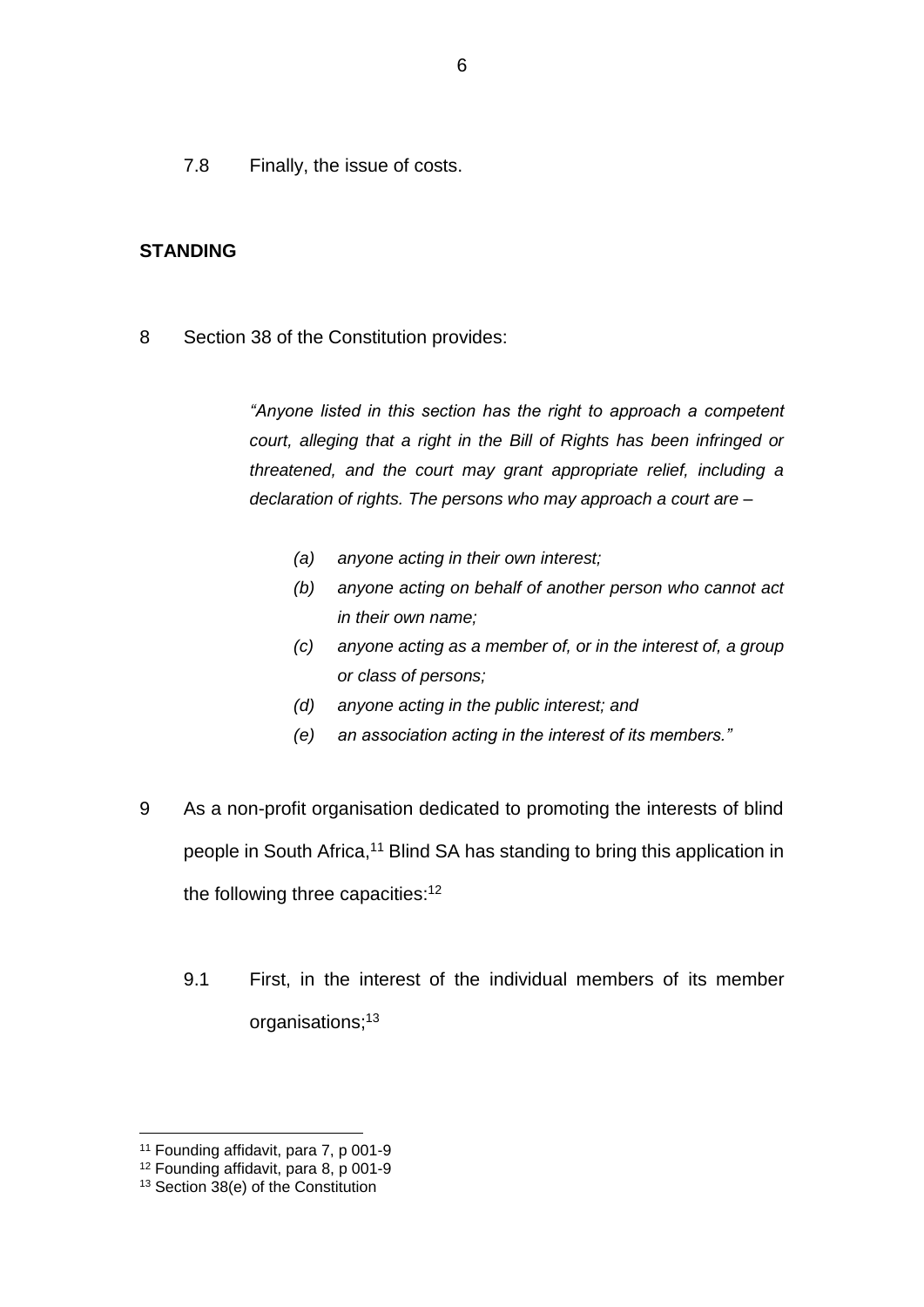- 9.2 Second, in the interest of people in South Africa with visual and print disabilities, including but not limited to persons who are blind, who are not members of Blind SA's member organisation;<sup>14</sup> and
- 9.3 Third, in the public interest.<sup>15</sup>

## **DEVELOPMENTS FOLLOWING THE PRESIDENT'S DECISION**

- 10 In his letter to the Speaker dated 16 June 2020, the President identified a number of concerns relating to the constitutionality of the CAB.<sup>16</sup> At no point, however, did he make any mention of proposed new section 19D. In referring the CAB back to the National Assembly, he cited various reasons underpinning his reservations. None of these reasons implicates section 19D.<sup>17</sup>
- 11 The public process to consider the President's reservations only began almost 11 months later, on 5 May 2021, when the Portfolio Committee on Trade and Industry ("the Portfolio Committee") was briefed by the Office of Constitutional and Legal Services.<sup>18</sup> By 14 May 2021, the Portfolio Committee had adopted a report that made various recommendations to the National Assembly on the way forward.<sup>19</sup>

<sup>14</sup> Section 38(c) of the Constitution

<sup>&</sup>lt;sup>15</sup> Section 38(d) of the Constitution

<sup>16</sup> Founding affidavit, para 57, pp 001-24 to 001-25

<sup>17</sup> See founding affidavit, para 58, pp 001-25 to 001-26

 $18$  Supplementary affidavit, paras  $26 - 27$ , pp 006-7 to 006-8

<sup>19</sup> Supplementary affidavit, paras 28 – 30, pp 006-8 to 006-9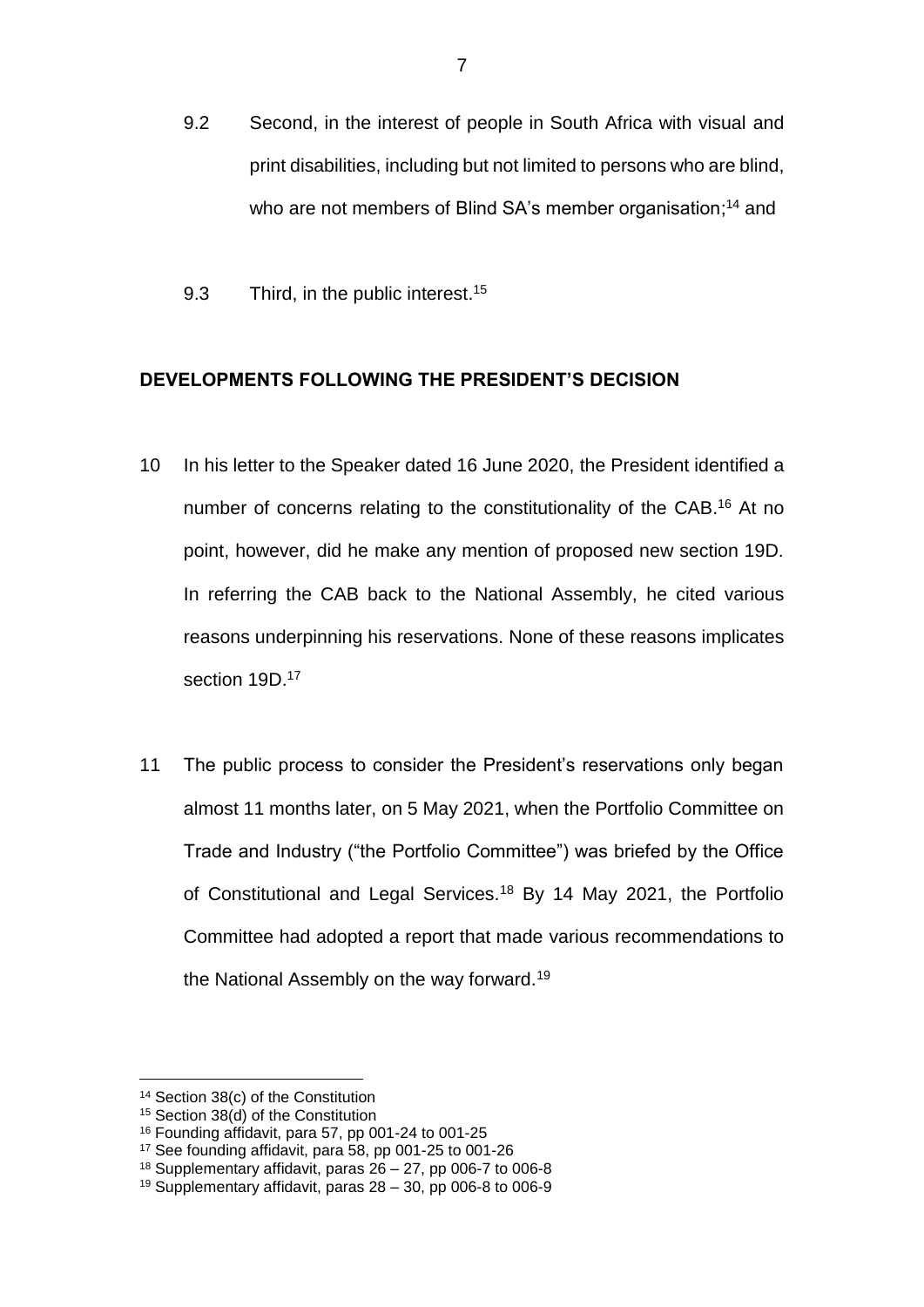- 12 On 1 June 2021, the Portfolio Committee's report was debated in, and adopted by, the National Assembly.<sup>20</sup> On 4 June 2021, stakeholders and other interested parties were invited to make written submissions on particular clauses of the CAB.<sup>21</sup> Quite correctly, no input was sought on proposed new section 19D.<sup>22</sup> Written submissions were due by 9 July 2021, with public hearings being scheduled for 4 and 5 August 2021.<sup>23</sup>
- 13 Parliament's Joint Tagging Mechanism has taken a decision to retag the CAB as a section 76 bill, effectively adopting the Portfolio Committee's recommendation in this regard. The papers explain what this means for the processing of the CAB:<sup>24</sup>

*"The retagging of the CAB means that it will be subject to several additional parliamentary and provincial legislative processes, including a rigorous public participation process, before its finalisation. At the provincial level, it may even open up to debate provisions of the CAB in respect of which no concerns were raised by the President."* 

*"These processes will require a significant amount of time, and will delay the finalisation of the CAB by many months, if not longer, and further violate the rights of the marginalised blind and visually-impaired community our client represents. They could even result in significant amendments to the CAB, making the outcome of the process far from certain."*

14 In short, the ongoing process in Parliament is far from over.

 $20$  Supplementary affidavit, paras  $33 - 34$ , pp 006-9 to 006-10

<sup>&</sup>lt;sup>21</sup> These are proposed new sections  $12A - D$ , 19B, and 19C.

 $22$  Supplementary affidavit, paras 35 – 36, p 006-10

<sup>&</sup>lt;sup>23</sup> Supplementary affidavit, para 37, pp 006-10 to 006-11

 $24$  Further supplementary affidavit, paras  $9 - 10$ , pp 008-3 to 008-4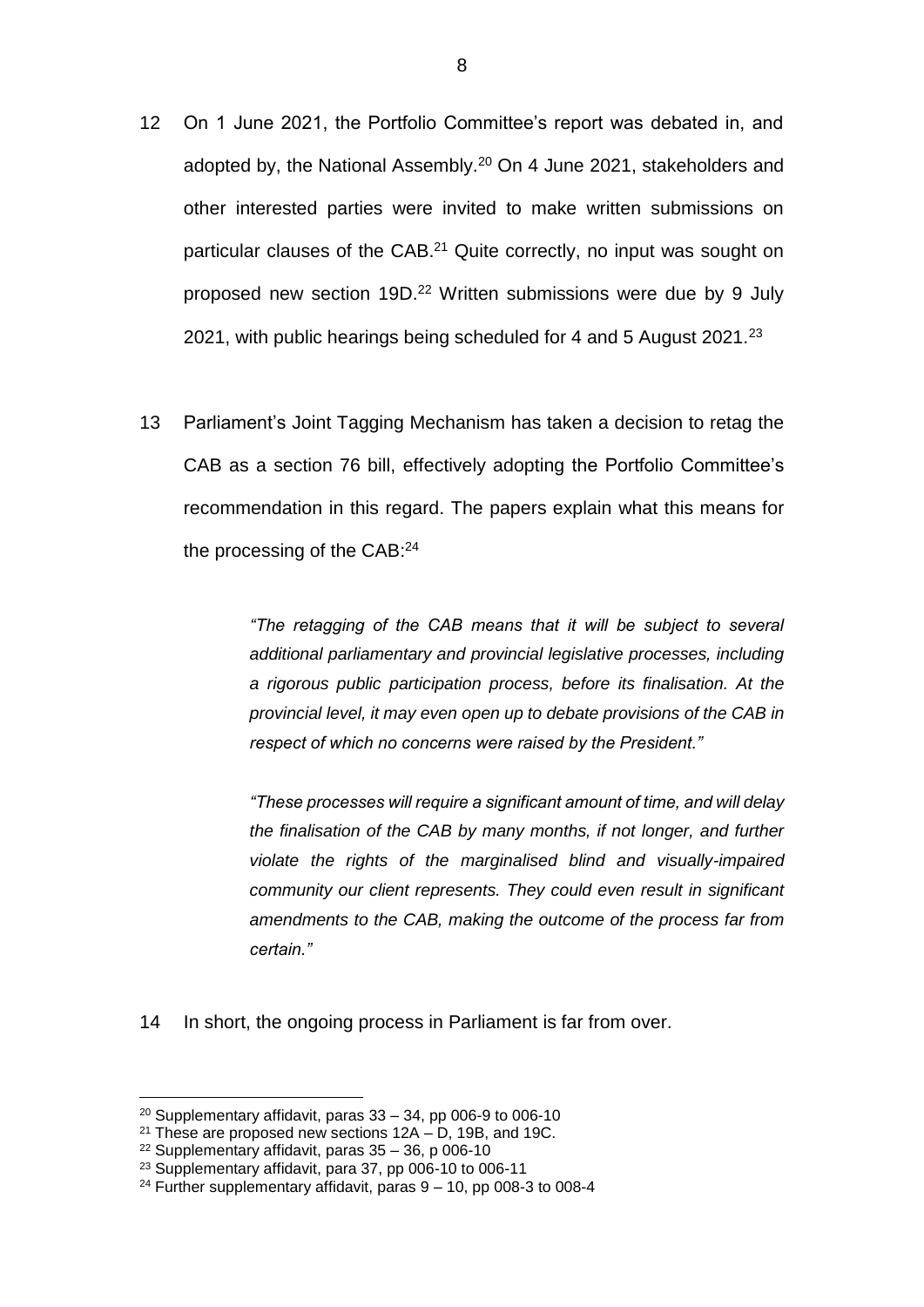#### **PRACTICAL IMPLICATIONS OF THE MARRAKESH VIP TREATY**

- 15 The Marrakesh VIP Treaty was adopted with the express purpose of rectifying the deprivation of access to works under copyright experienced by persons with visual and print disabilities. Amongst other things, it makes provision for contracting parties – in their national copyright laws – to *"facilitate the availability of [literary and artistic] works in accessible format copies for beneficiary persons."*<sup>25</sup>
- 16 Article 3 of the treaty defines a beneficiary person as a person who
	- *"(a) is blind;*

*(b) has a visual impairment or a perceptual or reading disability which cannot be improved to give visual function substantially equivalent to that of a person who has no such impairment or disability and so is unable to read printed works to substantially the same degree as a person without an impairment or disability; or* 

*(c) is otherwise unable, through physical disability, to hold or manipulate a book or to focus or move the eyes to the extent that would be normally acceptable for reading;* 

*regardless of any other disabilities".*

17 The treaty also enables contracting parties to facilitate the cross-border exchange of accessible format copies.<sup>26</sup>

<sup>25</sup> Founding affidavit, para 61, p 001-27. See, in particular, Article 4(1)(a)

 $26$  Article  $5(1)$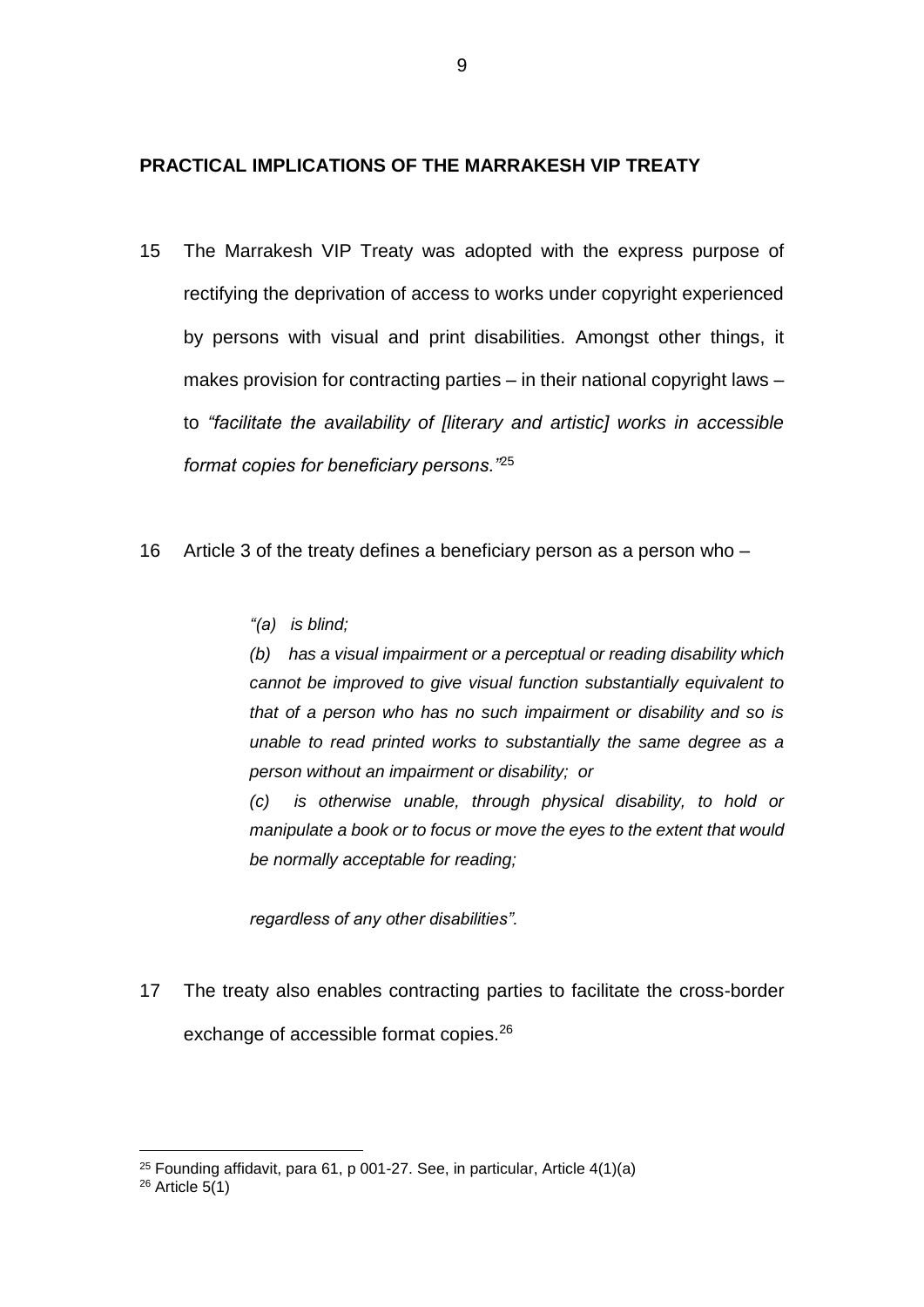18 The ground-breaking nature of the Marrakesh VIP Treaty was highlighted in the closing statement made on behalf of South Africa at the WIPO Diplomatic Conference in Marrakesh on 27 June 2013.<sup>27</sup>

> *"This treaty will have a meaningful impact on the lives of millions of blind and visually impaired persons both in the developed and developing world. The treaty will unlock access to education, news, cultural materials and entertainment."*

> *"The Marrakesh Treaty will forever be remembered as the first WIPO treaty that reaffirms exceptions and limitations in the copyright regime, but also as a means to end the book famine that has long plagued people with visual impairment and print disabilities.*

> *South Africa is embarking on the process of reviewing its copyright legislation and will accede to the Treaty when all internal processes are concluded.*

> *In conclusion, South Africa continues to attach great importance to a balanced approach between intellectual property right holders and public interest and it is within this context, that we reaffirm our support and commitment to this treaty."*

19 To date, South Africa's approach to the ratification of the Marrakesh VIP Treaty has remained consistent: unless and until the Copyright Act has been amended to give legislative effect to the Marrakesh VIP Treaty, it will not be ratified.<sup>28</sup> The key provision that is legislatively required to give effect to the Marrakesh VIP Treaty is the CAB's proposed new section

<sup>27</sup> Founding affidavit, para 64, pp 001-29 to 001-30

<sup>28</sup> Founding affidavit, para 66, p 001-30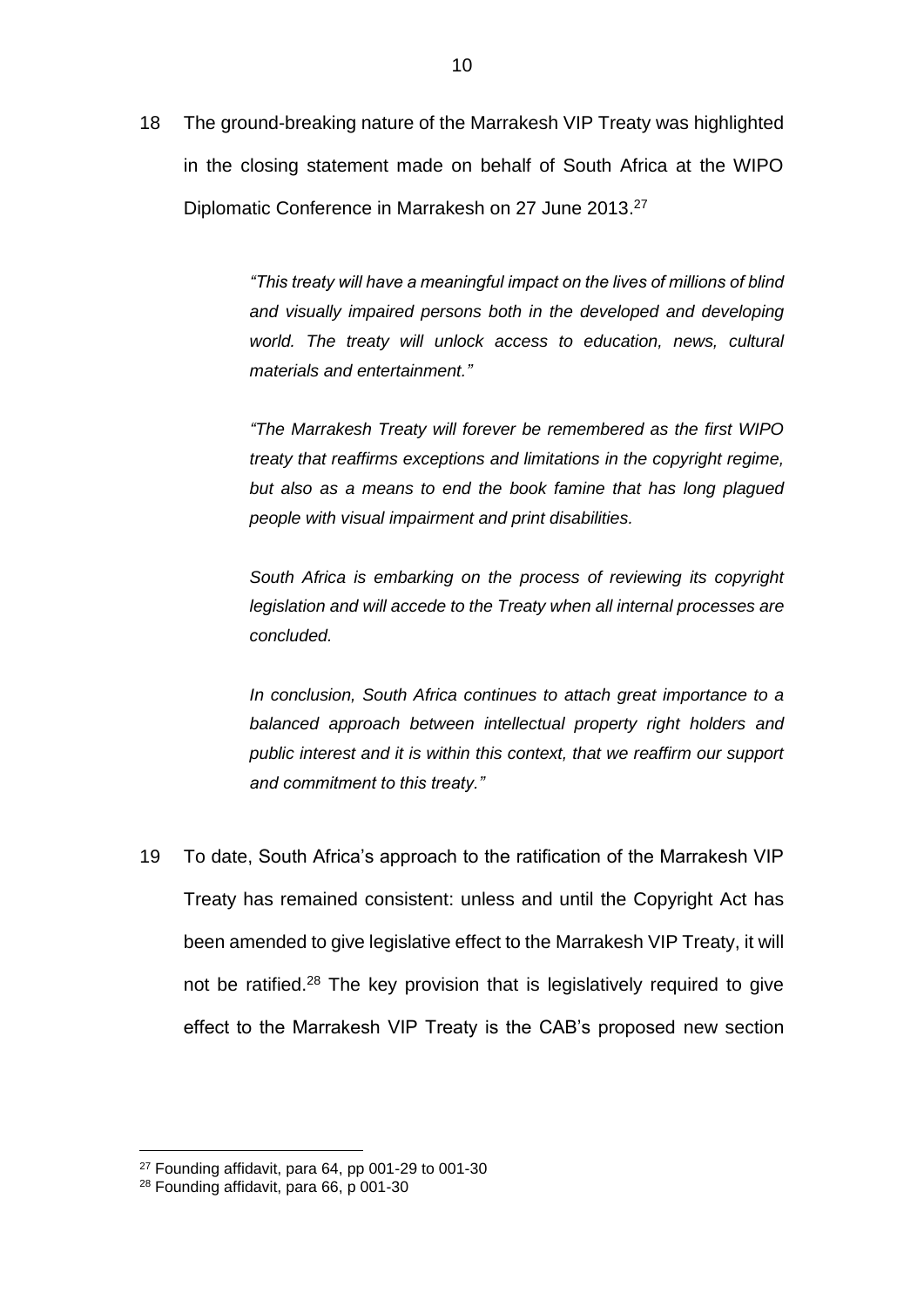19D.<sup>29</sup> Since section 19D is universally accepted, delaying its entry into force on account of concerns relating to other provisions in the CAB, unreasonably and unjustifiably delays South Africa's accession to the Marrakesh VIP Treaty.

# **THE ACT CURRENTLY IMPEDES ACCESS TO WORKS UNDER COPYRIGHT FOR PERSONS WITH VISUAL AND PRINT DISABILITIES**

- 20 Copyright is a state-sponsored guarantee of market exclusivity that places a restraint on the unencumbered use of published works, including literary and cultural materials. The system of copyright puts near-exclusive control over the use of these works in the hands of the author, or the party to whom the author sells or licences the copyright, subject only to certain legislated exceptions and limitations.<sup>30</sup>
- 21 Section 2 of the Copyright Act lists the types of original works eligible for copyright in South Africa, including literary works, artistic works, cinematograph films, sound recordings, and broadcasts. In respect of these works, copyright holders have near-exclusive control over their reproduction, publication, performance, broadcast, transmission, and/or

 $29$  Founding affidavit, para 68, p 001-31. Without ratification, a provision such as proposed new section 19D(3) – which seeks to facilitate the cross-border exchange of accessible format copies – would not have any practical effect. This is because Article 5 of the Marrakesh VIP Treaty makes it plain that any such cross-border exchange can only take place between beneficiary persons and/or authorised entities in contracting parties. According to Article 19 of the Marrakesh VIP Treaty (read together with Article 18), an eligible party only becomes a contracting party once it has deposited its instrument of ratification or accession. <sup>30</sup> Founding affidavit, para 72, p 001-32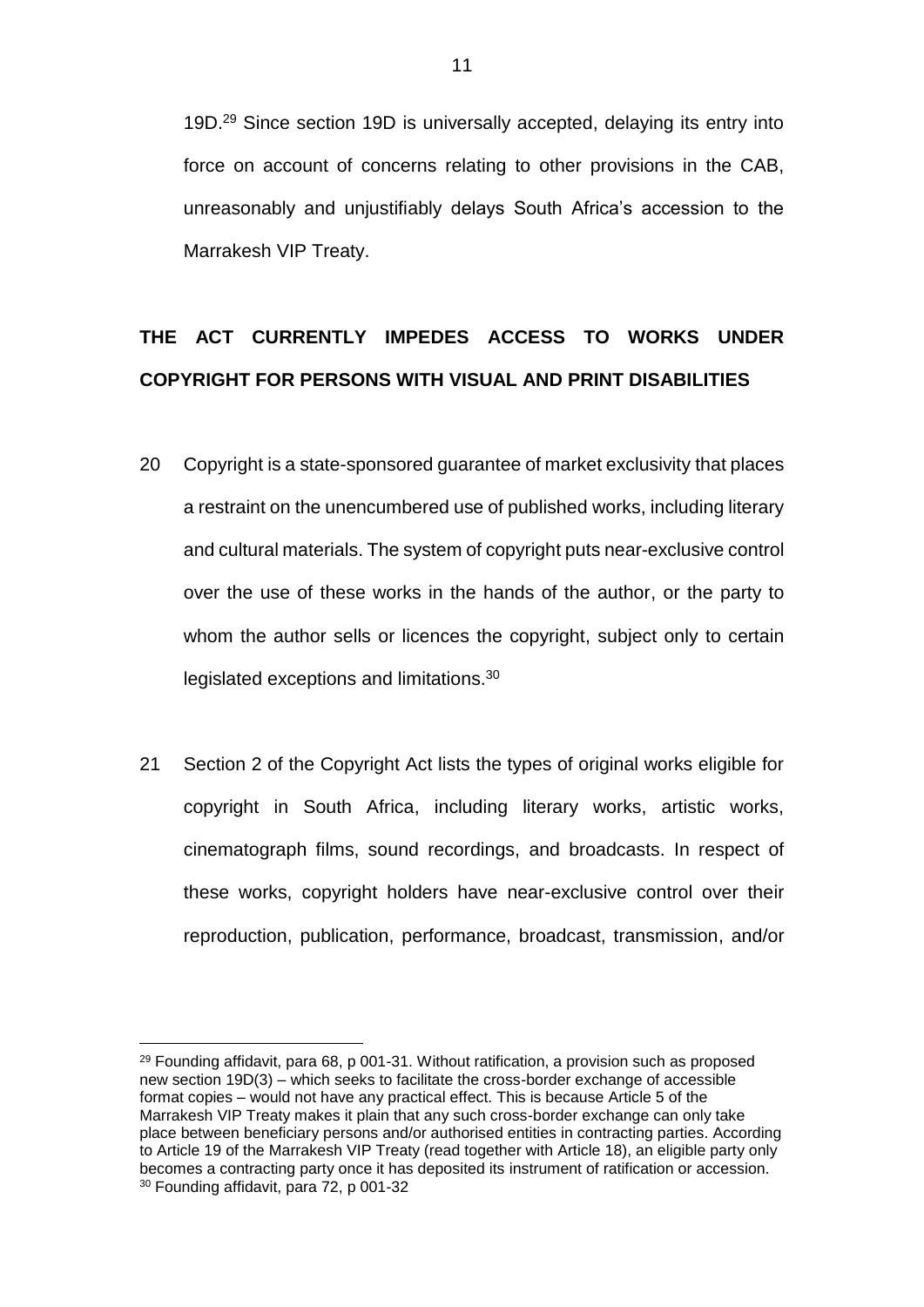adaptation. This control is subject to those exceptions and limitations provided in the Copyright Act and in its regulations.

- 22 Copyright extends to literary works published in print, which includes books, magazines, periodicals, and articles, amongst others. Significantly, textbooks and other educational materials are also largely in the nature of printed works. Unless the particular use of a work falls within the legislated exceptions to copyright, or is authorised by the copyright holder, any other use of such work is considered an infringement, $31$  and subjects the user to potential criminal sanction.<sup>32</sup>
- 23 The vast majority of books in South Africa, and indeed internationally, are published in print and not in formats that are accessible to persons with visual (and print) disabilities.<sup>33</sup> The World Intellectual Property Organization ("WIPO") estimates that only one to seven percent of books are published in a format that the 285 million persons who are blind or visually impaired worldwide can read.<sup>34</sup> This means that between 93 and 99 percent of books are published in inaccessible formats.
- 24 Accessible formats include Braille, audio versions, or copies of published works in large print. For electronic versions, they include digital formats

<sup>&</sup>lt;sup>31</sup> Section 23 of the Copyright Act

<sup>&</sup>lt;sup>32</sup> Section 27 of the Copyright Act

<sup>33</sup> Founding affidavit, para 75, p 001-33

<sup>34</sup> Founding affidavit, para 75, p 001-33. WIPO estimates that *"90% of [the 285 million] live on low incomes in developing and least developed countries."* According to Statistics South Africa, 11% of South Africa's population lives with visual disabilities – with 1.3% living with severe visual disabilities, and 9.3% living with mild visual disabilities. See founding affidavit, para 77, p 001-33.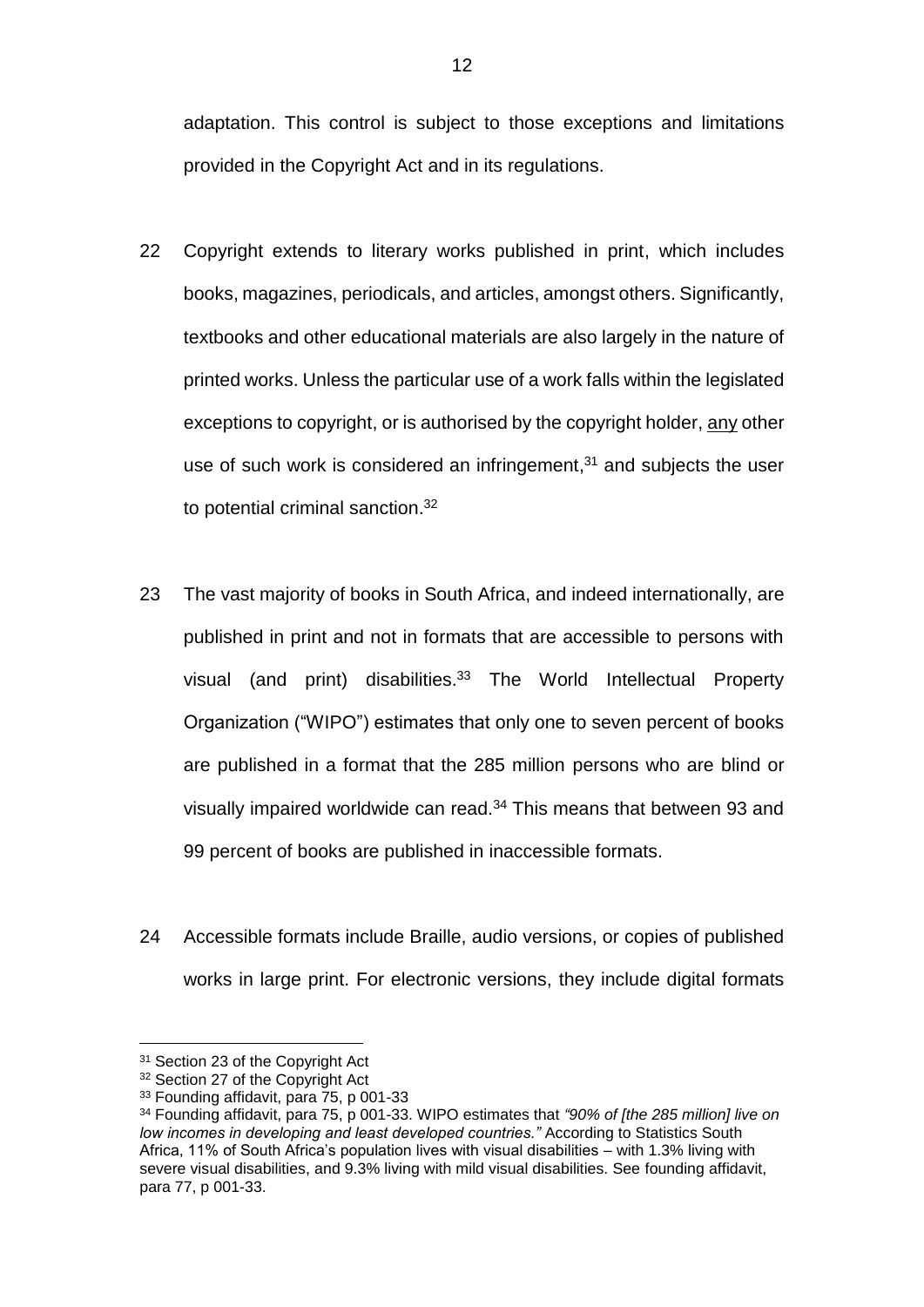that enable the use of screen readers. They also include adding audio descriptions to films and broadcasts, as well as subtitles.<sup>35</sup>

- 25 Given that the majority of published books are not published in accessible formats, the absence of a legislated provision enabling persons with visual and print disabilities to convert books into accessible formats renders these works entirely inaccessible.<sup>36</sup>
- 26 Since there is no legislated exception for accessible format shifting under the Copyright Act, the only available option for persons with visual and print disabilities is to contact every single author (or copyright holder) to secure authorisation to transform the works they desire into accessible formats.<sup>37</sup> As the founding affidavit makes clear, such a process is costly, time-consuming, and without any guarantee of success.
- 27 In practice, this effectively denies access to the vast majority of published works for persons with visual and print disabilities, solely on the basis of their disability. The onerous steps required of them to secure access, and the threat of criminal sanction, are not experienced by persons without visual and/or print disabilities.<sup>38</sup>
- 28 Importantly, this is not about people wanting to circumvent the market or access works for free. Rather, it is about filling a gap, by ensuring that

<sup>35</sup> Founding affidavit, para 78, pp 001-33 to 001-34

<sup>36</sup> Founding affidavit, para 79, p 001-34

<sup>&</sup>lt;sup>37</sup> Founding affidavit, para 80, pp 001-34 to 001-35

 $38$  Founding affidavit, paras  $80 - 84$ , pp 001-34 to 001-36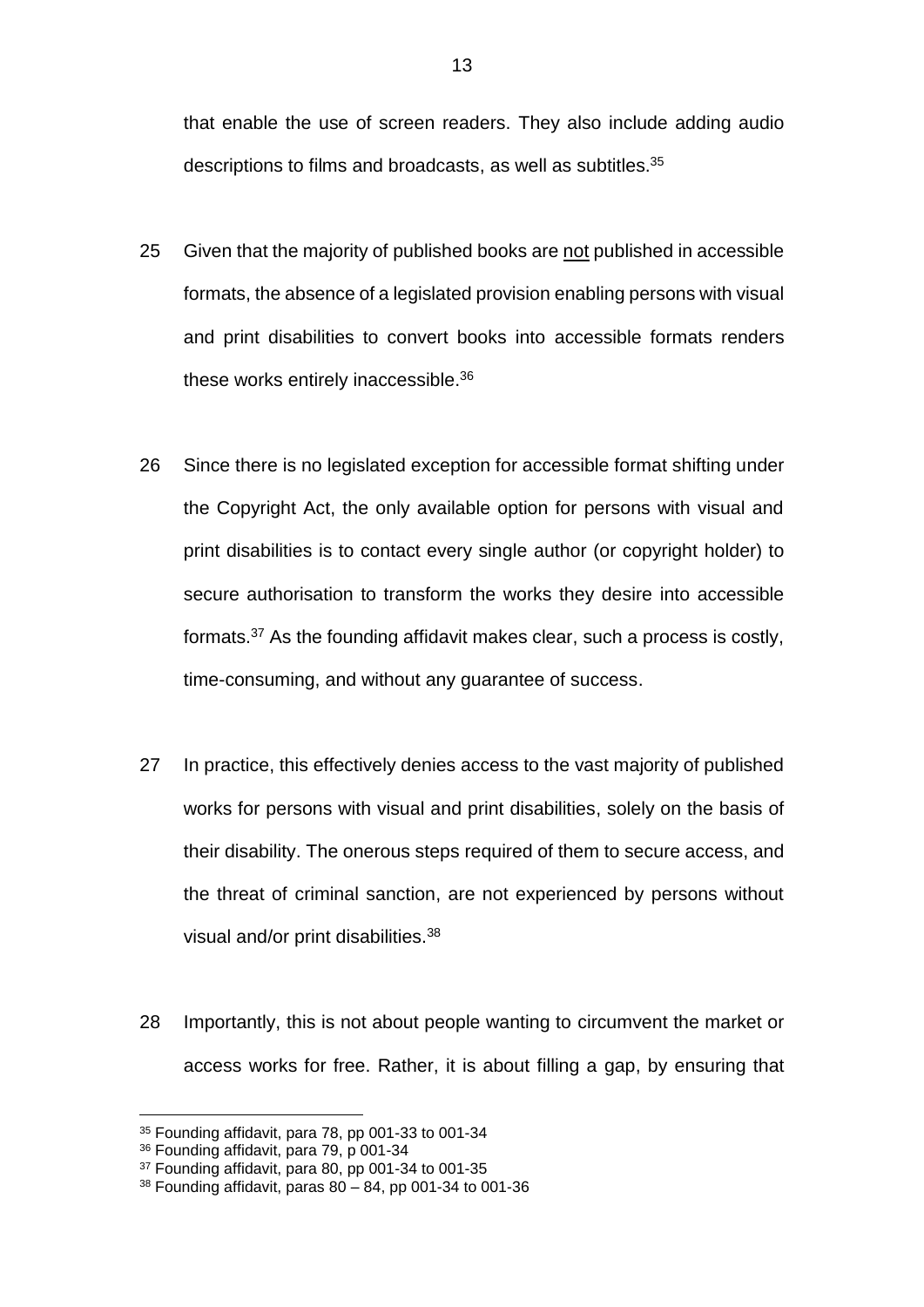works are locally available, in various accessible formats, for those to whom such works are entirely inaccessible right now. As it currently reads, the Copyright Act thus stands as an insurmountable barrier in the way of the availability of accessible format copies of works under copyright.<sup>39</sup>

29 As Langa CJ recognised in *MEC for Education: Kwazulu-Natal v Pillay*: 40

*"Disabled people are often unable to access or participate in public or private life because the means to do so are designed for able-bodied people. The result is that disabled people can, without any positive action, easily be pushed to the margins of society".*

#### **THE ACT LIMITS CONSTITUTIONAL RIGHTS**

- 30 By impeding access to works under copyright, in the manner and to the extent that it does, the Copyright Act limits a range of constitutionallyentrenched rights that persons with visual and print disabilities ought to be able to enjoy: equality, human dignity, basic and further education, freedom of expression, and participation in the cultural life of one's choice.
- 31 In what follows, we consider each of these rights in turn, mindful that
	- 31.1 courts have recognised the interdependence and interrelatedness of all rights,<sup>41</sup> including in respect of equality and human dignity,

<sup>39</sup> Founding affidavit, para 85, p 001-36

<sup>40</sup> *MEC for Education: Kwazulu-Natal and Others v Pillay* 2008 (1) SA 474 (CC) at para 74 <sup>41</sup> *De Reuck v Director of Public Prosecutions, Witwatersrand Local Division* 2004 (1) SA 406 (CC) at para 55, cited with approval in *Centre for Child Law and Others v Media 24 Limited and Others* 2020 (4) SA 319 (CC) at para 50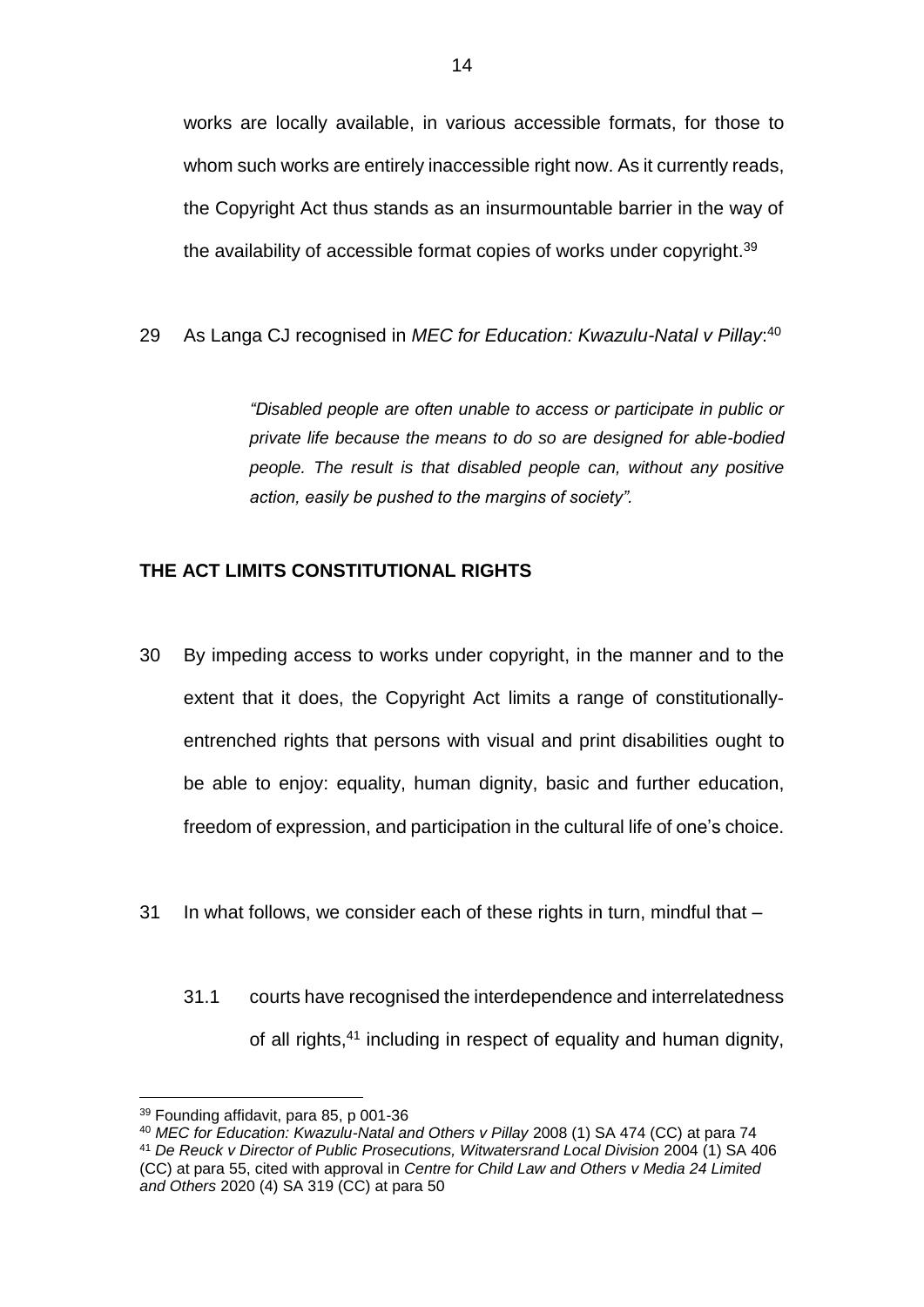which in addition to being substantive rights, are also foundational constitutional values; 42

- 31.2 section 7(2) of the Constitution requires all organs of state to *"respect, protect, promote and fulfil"* the rights in the Bill of Rights, thus imposing both positive and negative obligations on all organs of state; and
- 31.3 section 39(1)(b) of the Constitution obliges a court to consider international law when interpreting the rights in the Bill of Rights, requiring a consideration of South Africa's existing obligations arising from the ratification of various international conventions.

## **The right to equality**

<u>.</u>

32 Because of the additional barriers that the Copyright Act places in the way of those with visual and print disabilities who seek to access works under copyright, the right to equality is squarely implicated. The delay in the coming into force of the uncontroversial proposed new section 19D has served to perpetuate this inequality of access. As the Constitutional Court has recognised, *"like justice, equality delayed is equality denied"*. 43

<sup>42</sup> *Qwelane v South African Human Rights Commission and Another* [2021] ZACC 22 at paras 58 – 64

<sup>43</sup> *National Coalition for Gay and Lesbian Equality v Minister of Justice* 1999 (1) SA 6 (CC) at para 60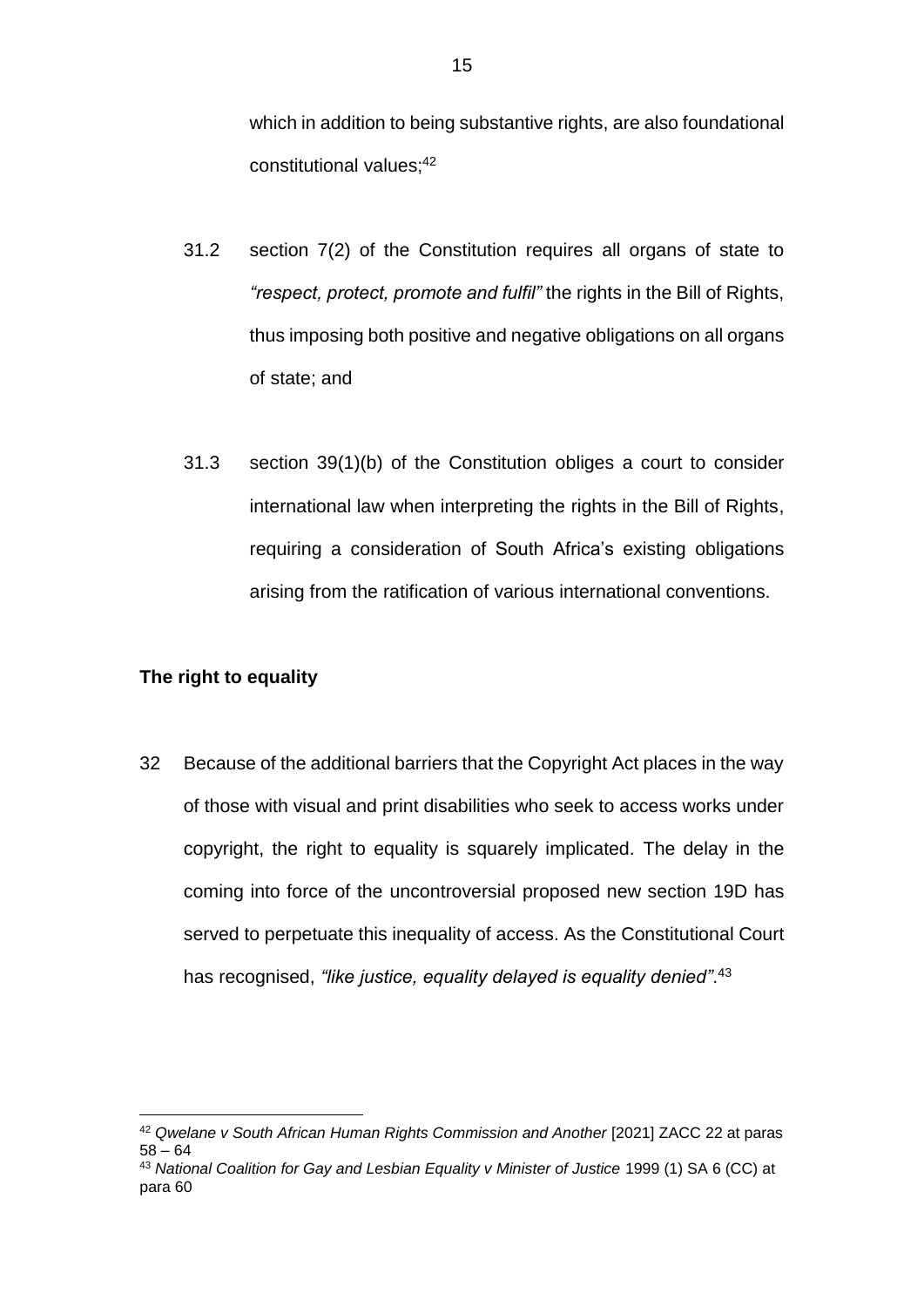- 33 In relevant part, section 9 of the Constitution provides:
	- *"(1) Everyone is equal before the law and has the right to equal protection and benefit of the law;*
	- *(2) Equality includes the full and equal enjoyment of all rights and freedoms. To promote the achievement of equality, legislative and other measures designed to protect or advance persons, or categories of persons, disadvantaged by unfair discrimination may be taken.*
	- *(3) The state may not unfairly discriminate directly or indirectly against anyone on one or more grounds, including race, gender, sex, pregnancy, marital status, ethnic or social origin, colour, sexual orientation, age, disability, religion, conscience, belief, culture, language and birth.*
	- *(4) ...*

- *(5) Discrimination on one or more of the grounds listed in subsection (3) is unfair unless it is established that the discrimination is fair."* (My emphasis)
- 34 The constitutional conception of the right to equality favours substantive over formal equality.<sup>44</sup> When read with section 7(2), the prohibition on unfair discrimination in section 9(3) imposes both positive and negative obligations on the state to ensure an equality of outcomes;<sup>45</sup> not only must the state remove barriers to the enjoyment of rights, on an equal basis, by

<sup>44</sup> *Minister of Finance v Van Heerden* 2004 (6) SA 121 (CC) at paras 26 – 27 and 31

<sup>45</sup> *Brink v Kitshoff NO* 1996 (4) SA 197 (CC) at para 42, cited with approval in *Harksen v Lane NO and Others* 1998 (1) SA 300 (CC) at para 90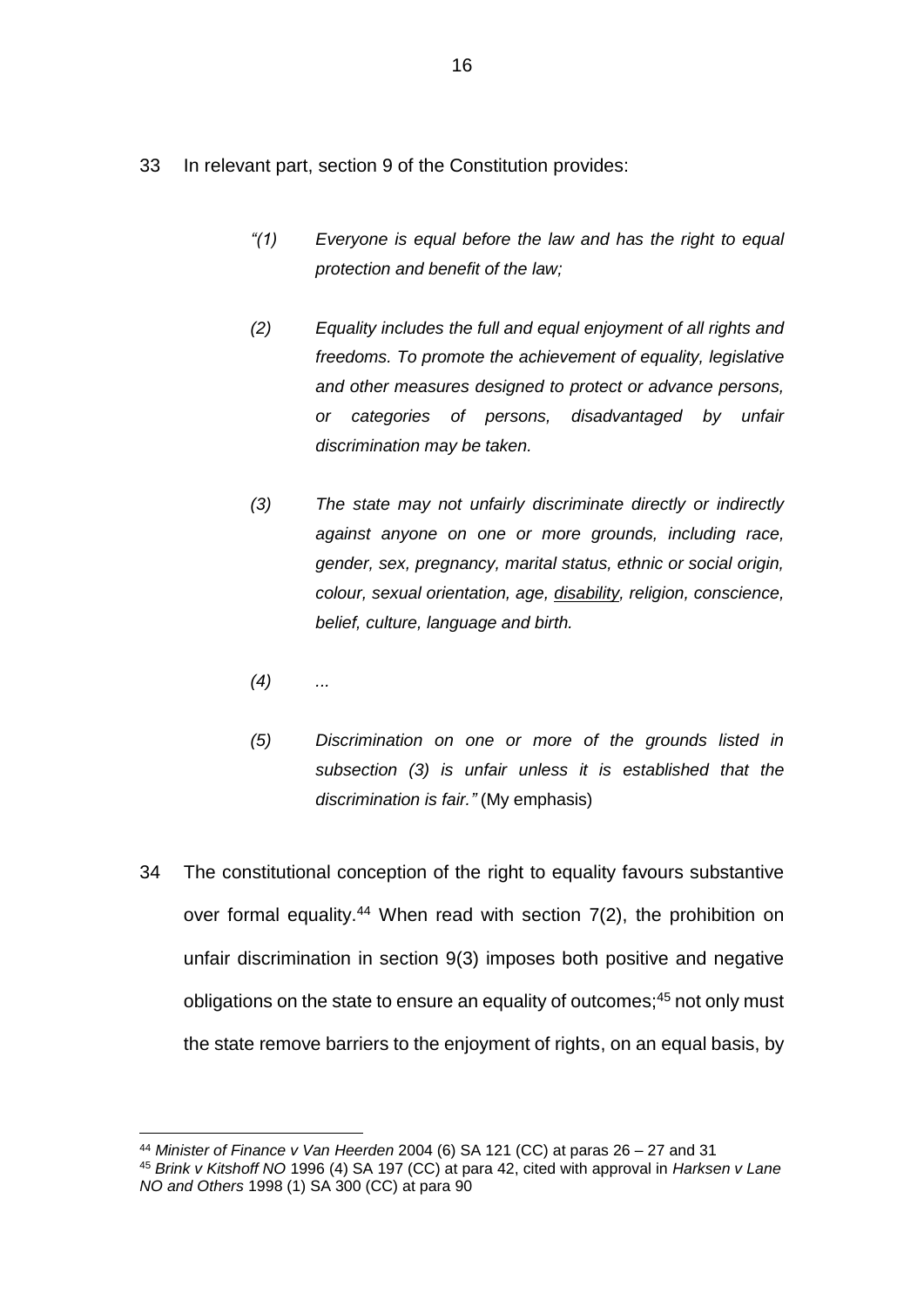people with disabilities, but it must also take measures designed to ensure that the opportunity to realise these rights equally is meaningful.

- 35 As we have already noted, section 39(1)(b) of the Constitution obliges a court to consider international law when interpreting the rights in the Bill of Rights. In this regard, we submit that the starting point when interpreting what the right to equality means for people with disabilities is the Convention on the Rights of Persons with Disabilities ("the CRPD"), which South Africa ratified in 2007. 46
	- 36 In its preamble, the CRPD recognises *"that discrimination against any person on the basis of disability is a violation of the inherent dignity and worth of the human person"*, and that despite this, *"persons with disabilities continue to face barriers in their participation as equal members of society and violations of their human rights"*.
	- 37 The CRPD recognises that intellectual property may serve as a barrier for persons with disabilities accessing works under copyright. With this in mind, it imposes obligations on states parties to *"take all appropriate measures to ensure that persons with disabilities enjoy access to cultural materials in accessible formats"*. 47

<sup>46</sup> Founding affidavit, para 90, p 001-38

 $47$  Article  $30(1)(a)$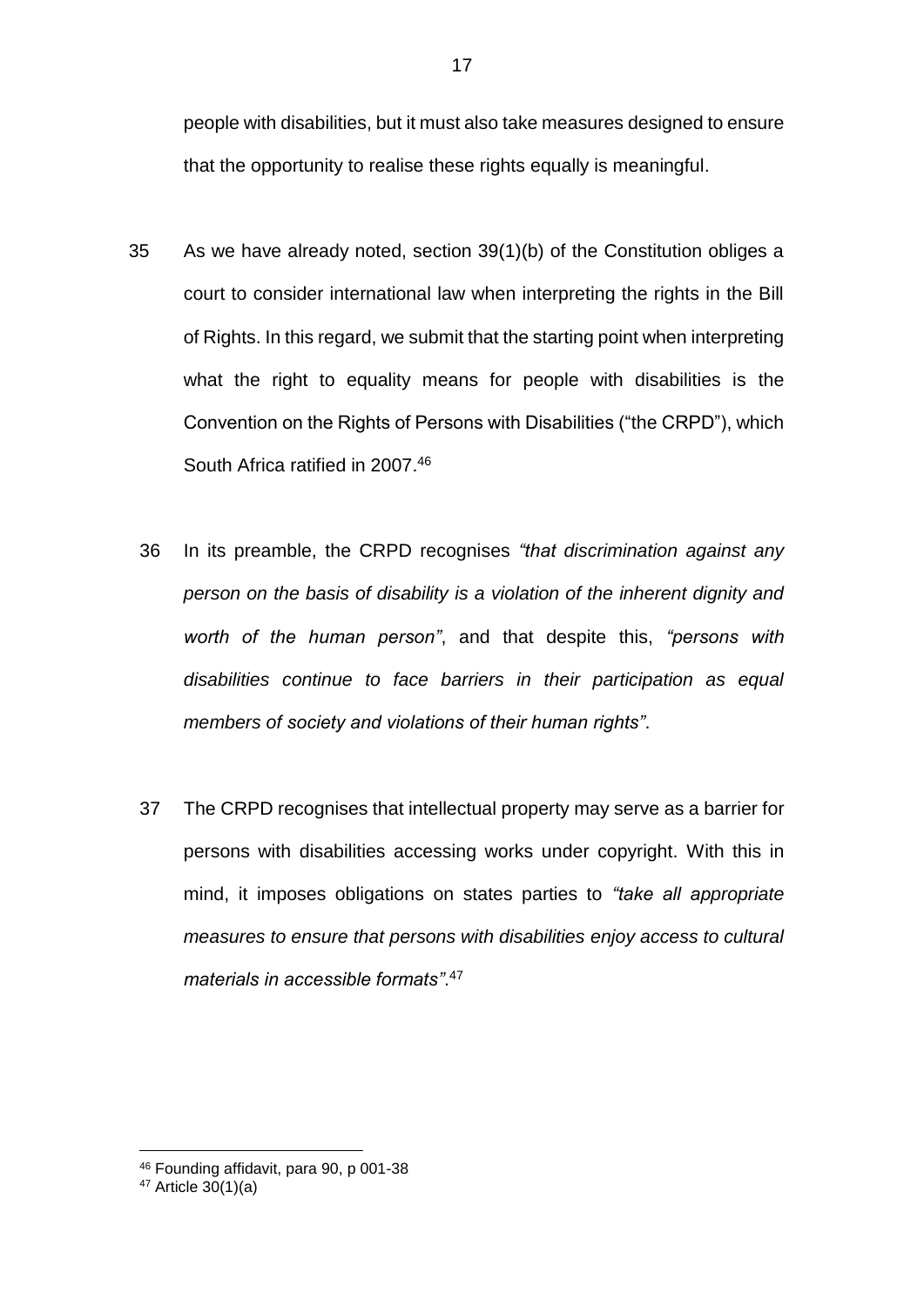- 38 In particular, states parties are required to *"take all appropriate steps, in accordance with international law, to ensure that laws protecting intellectual property rights do not constitute an unreasonable or discriminatory barrier to access by persons with disabilities to cultural materials".*<sup>48</sup>
- 39 Article 2 defines *"discrimination on the basis of disability"* as –

*"any distinction, exclusion or restriction on the basis of disability which has the purpose or effect of impairing or nullifying the recognition, enjoyment or exercise, on an equal basis with others, of all human rights and fundamental freedoms in the political, economic, social, cultural, civil or any other field. It includes all forms of discrimination, including denial of reasonable accommodation."*

- 40 Relying on this definition, the general obligations set out in Article 4 of the CRPD require states that are party to the convention, amongst other things, to *"take all appropriate measures, including legislation, to modify or abolish existing laws, regulations, customs and practices that constitute discrimination against persons with disabilities."*<sup>49</sup>
- 41 The manner in which the Copyright Act unfairly discriminates against persons living with print and visual disabilities is well-articulated in three affidavits filed in support of this application:

<sup>48</sup> Article 30(3)

 $49$  Article  $4(1)(b)$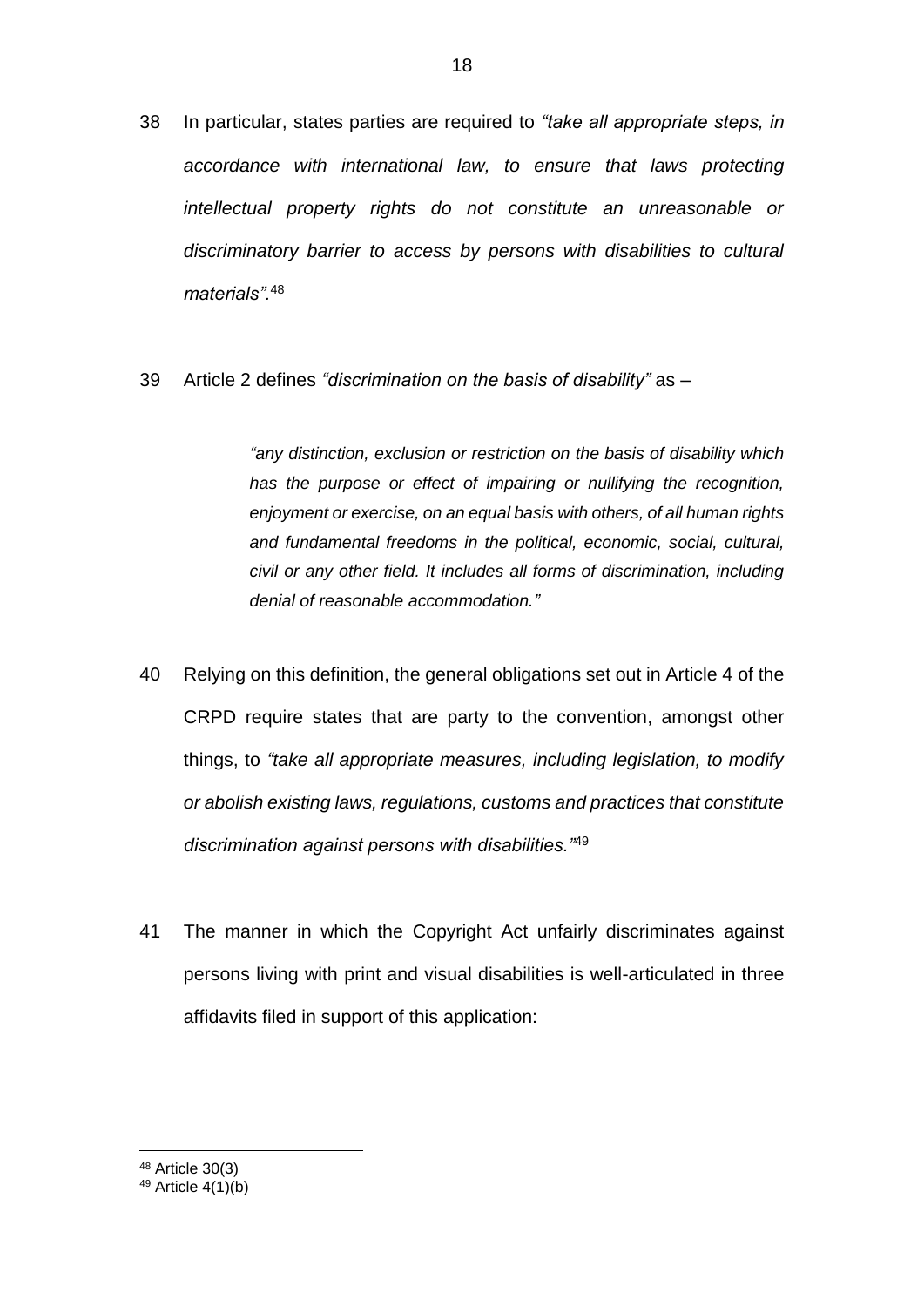- 41.1 First, in Mr Low's affidavit, <sup>50</sup> in which he describes the *"book famine"* experienced by persons who are blind, visually impaired, or otherwise print disabled;
- 41.2 Second, in Justice Yacoob's affidavit, <sup>51</sup> in which he describes his extremely limited access to reading materials since he started reading as a young child, until he became a successful advocate who could afford to buy his own books in print, and arrange for them to be converted into braille; and
- 41.3 Third, in Mr Gama's affidavit, <sup>52</sup> in which the teacher at a school for the deaf and blind explains the direct impact of the Copyright Act on the ability of both learners and teachers to get hold of accessible format copies of textbooks and other materials every child needs for their education.
- 42 In its current form, which excludes a provision such as the proposed new section 19D, the Copyright Act makes it significantly more difficult – if not at times impossible – for persons with visual and print disabilities to access works under copyright that persons without such disabilities are ordinarily able to access.

 $50$  Low supporting affidavit, paras  $24 - 34$ , pp 002-13 to 002-19

 $51$  Yacoob supporting affidavit, paras  $3 - 12$ , pp 002-2 to 002-4

 $52$  Gama supporting affidavit, paras  $6 - 14$ , pp 002-33 to 002-36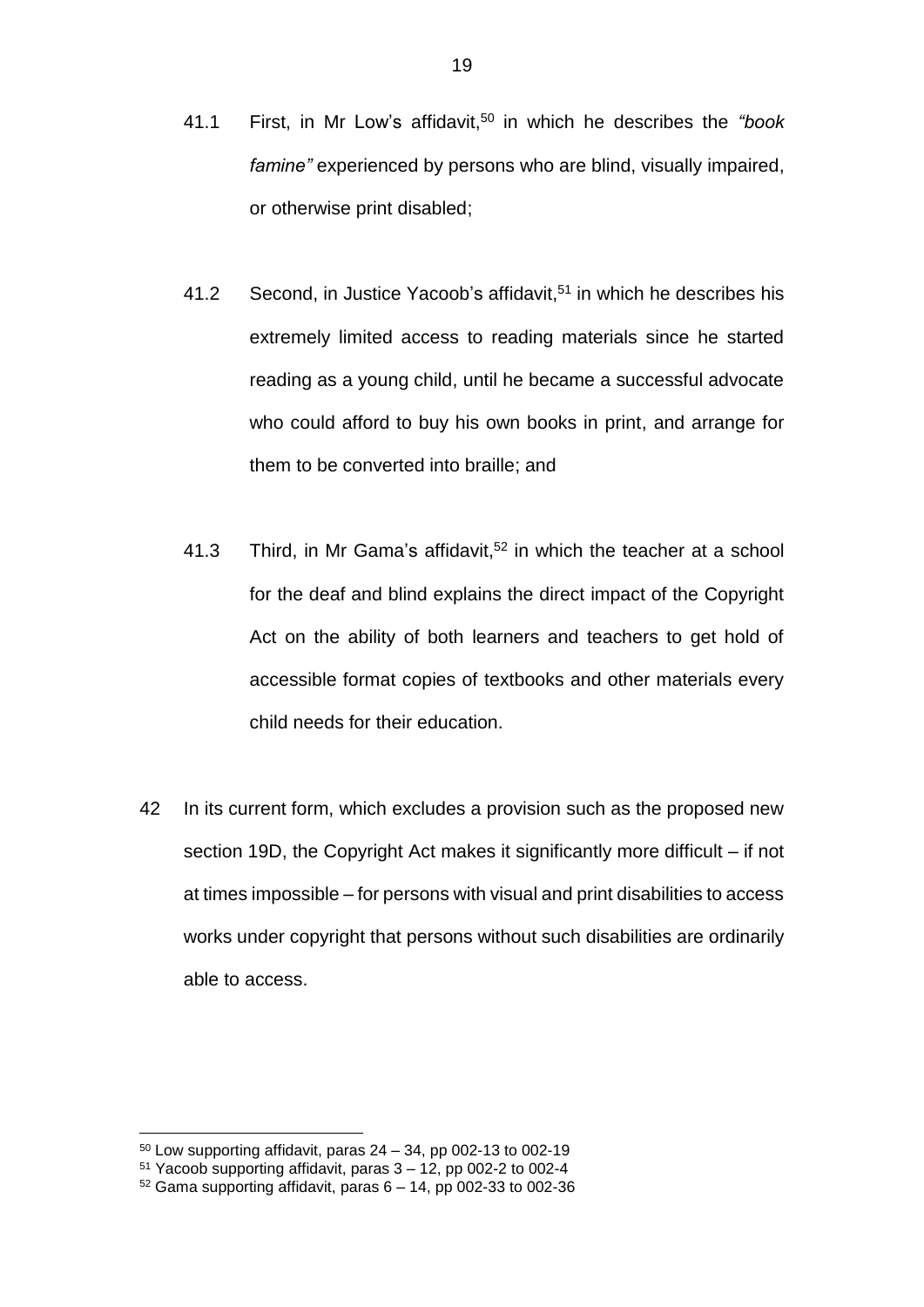- 43 There can be no legitimate government purpose served by differentiating, in this way, on the basis of disability. On the contrary, the differentiation on the basis of disability, a prohibited ground of discrimination in section 9 of the Constitution, is unfair. Put simply, to the extent that the Copyright Act prevents works from being transformed into accessible formats, it unfairly discriminates against persons with visual and print disabilities.
- 44 What makes matters worse is that the state is constitutionally bound to take positive measures to address such discrimination, by ensuring reasonable accommodation for persons with disabilities.<sup>53</sup> The same obligation arises in terms of Article 5.3 of the CRPD, which provides:

*"In order to promote equality and eliminate discrimination, States Parties shall take all appropriate steps to ensure that reasonable accommodation is provided."*

45 Put simply, any failure to ensure reasonable accommodation constitutes unfair discrimination. As the Supreme Court of Canada has explained:<sup>54</sup>

> *"Exclusion from the mainstream of society results from the construction of a society based solely on 'mainstream' attributes to which disabled persons will never be able to gain access. Whether it is the impossibility of success at a written test for a blind person, or the need for ramp access to a library, the discrimination does not lie in the attribution of untrue characteristics to the disabled individual. The blind person cannot see and the person in a wheelchair needs a ramp. Rather, it is the failure to make reasonable accommodation, to fine-tune society so*

<sup>53</sup> *MEC for Education: Kwazulu-Natal and Others v Pillay* at para 73

<sup>54</sup> *Eaton v Brant* [1997] 1 SCR 241 at para 67, cited with authority in *MEC for Education: Kwazulu-Natal and Others v Pillay* at para 74 (emphasis added)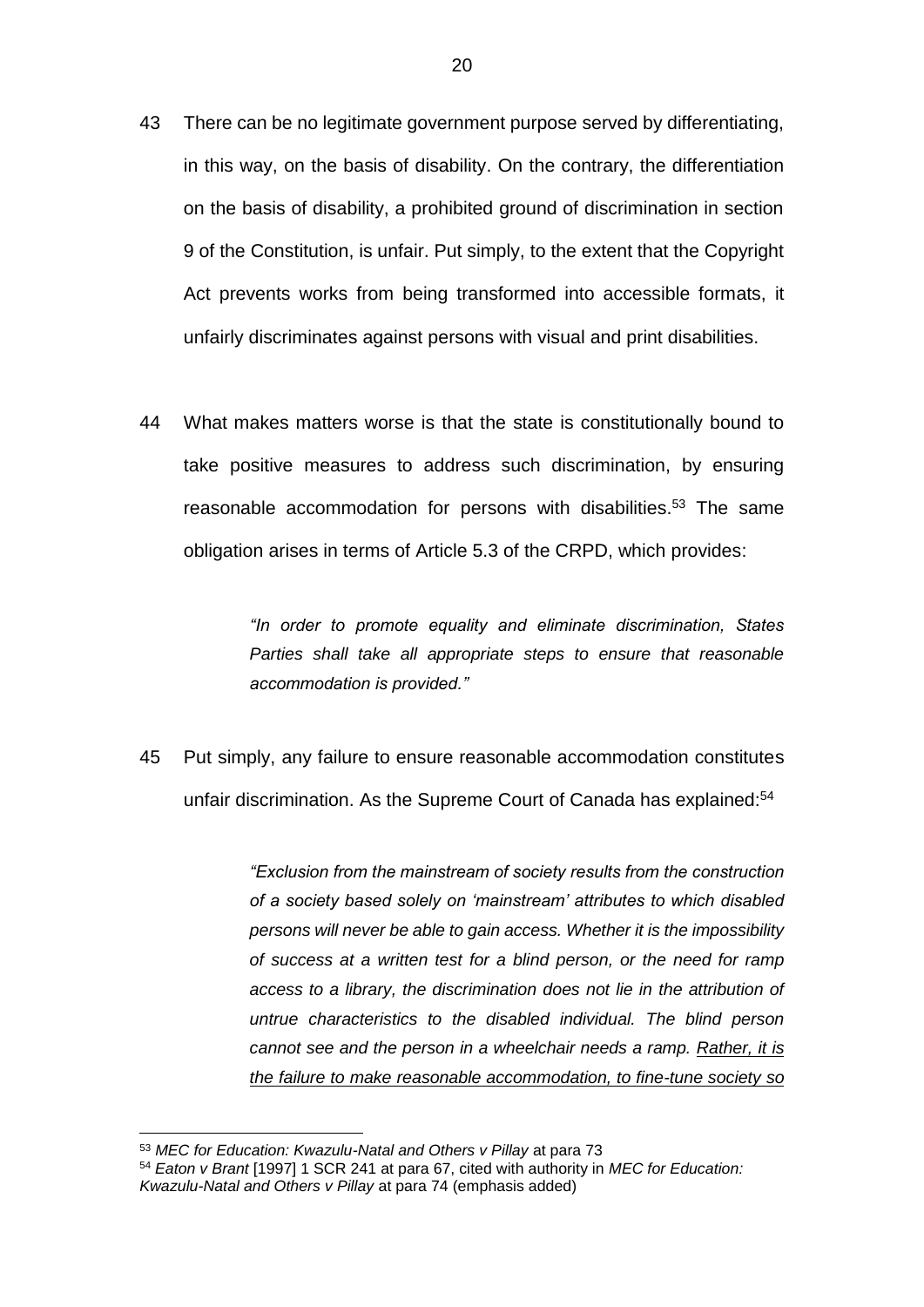*that its structures and assumptions do not result in the relegation and banishment of disabled persons from participation, which results in discrimination against them."*

#### **The right to human dignity**

- 46 Copyright holders may refuse to allow accessible format copies of works under copyright to be made,<sup>55</sup> even in circumstances where they have no intention of making copies themselves. As the founding affidavit explains, the message sent to persons with print and visual disabilities is clear: we could not care less whether you are able to access the works; we will block you because we can, regardless of the consequences.<sup>56</sup>
- 47 Our courts have recognised that a life without dignity is a life that is substantially diminished,<sup>57</sup> and that everyone is entitled  $-$  as of right  $-$  to be treated as worthy of respect and concern.<sup>58</sup> In entrenching a right to human dignity in section 10, in addition to dignity being recognised as a foundational value, our Constitution values the intrinsic worth of all human beings. The Copyright Act, as it currently reads, does not.
- 48 In his supporting affidavit, Mr Low describes the indignity as a university student – of having been forced to choose between making accessible copies of certain prescribed books, in contravention of the Copyright Act,

<sup>&</sup>lt;sup>55</sup> Alternatively, they may not respond to requests for the use of works in this manner, or may not be publicly traceable.

<sup>56</sup> Founding affidavit, para 98, p 001-41

<sup>57</sup> *S v Makwanyane and Another* 1995 (3) SA 391 (CC) at para 326

<sup>58</sup> *S v Makwanyane and Another* at paras 328 – 329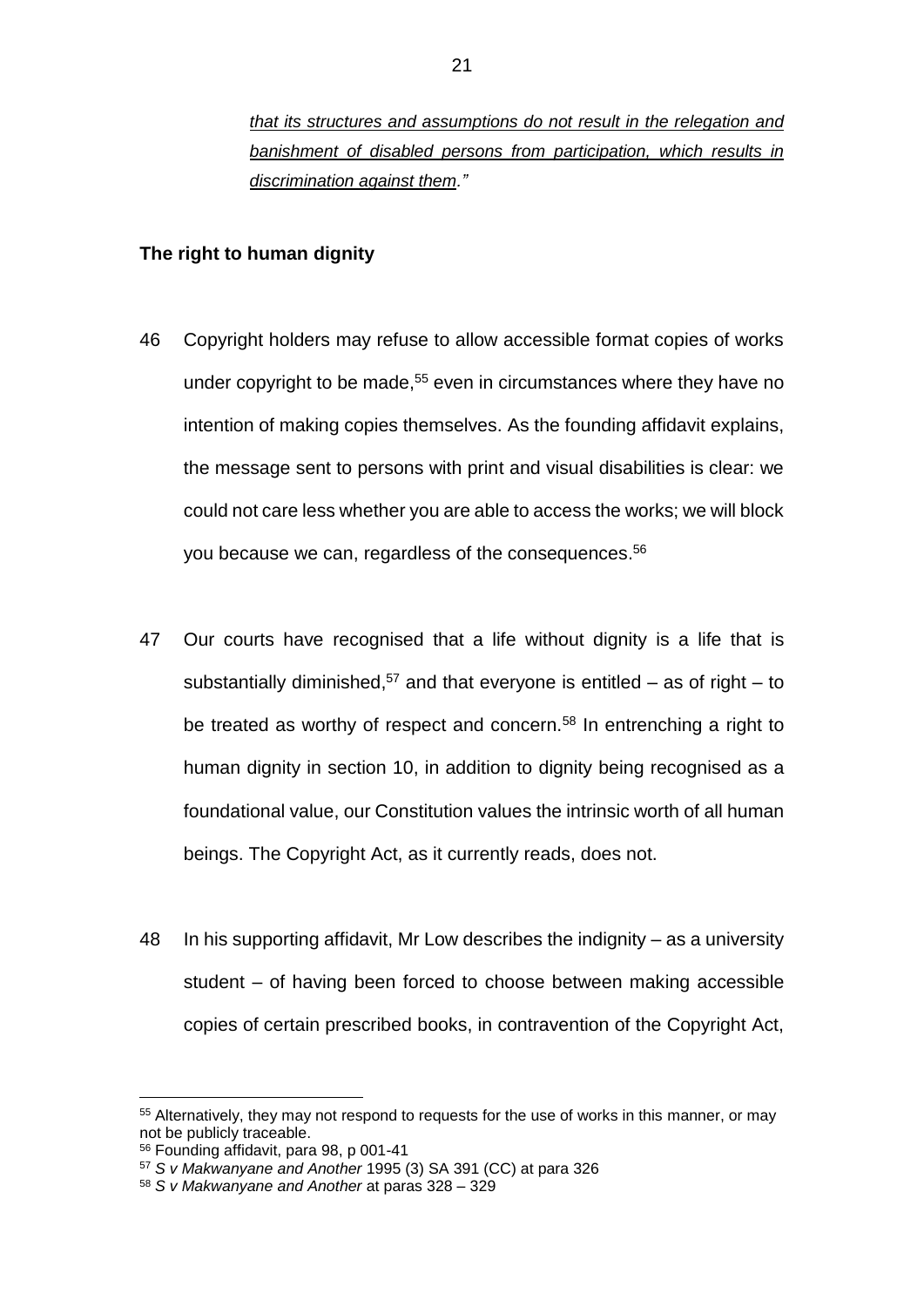or accepting that he would not have had access to the books in question. The law told him that it considered him to be a criminal if he prioritised his right to an education.<sup>59</sup>

49 Justice Yacoob describes how he and his fellow learners were entirely reliant on teachers and other persons to read prescribed works to them. While a limited number of books had been made available to his school by the South African Library for the Blind, these were not works prescribed in terms of their curriculum. The indignity of not being able to read for oneself, and being so heavily reliant on others, doesn't go unnoticed.<sup>60</sup>

## **The right to education**

- 50 The right to education, entrenched in section 29 of the Constitution, operates at two levels: first, in respect of basic education; <sup>61</sup> and second, in respect of further education. $62$  Both rights include the entitlement to educational materials at all levels;<sup>63</sup> it is only the extent of the obligation imposed on the state that differs.
- 51 Unlike all other socio-economic rights in the Constitution, including the right to further education, the right to basic education is unqualified; it is

<sup>59</sup> Low supporting affidavit, para 31, p 002-15

<sup>60</sup> Yacoob supporting affidavit, para 6, p 002-3

<sup>61</sup> Section 29(1)(a), which guarantees everyone a right *"to a basic education, including adult basic education"*.

<sup>62</sup> Section 29(1)(b), which guarantees everyone a right *"to further education, which the state, through reasonable measures, must make progressively available and accessible."*

<sup>&</sup>lt;sup>63</sup> See *Minister of Basic Education v Basic Education for All 2016 (4) SA 63 (SCA). See also,* Section 27 and Others v Minister of Education and Another 2013 (2) SA 40 (GNP) at paras 25 and 36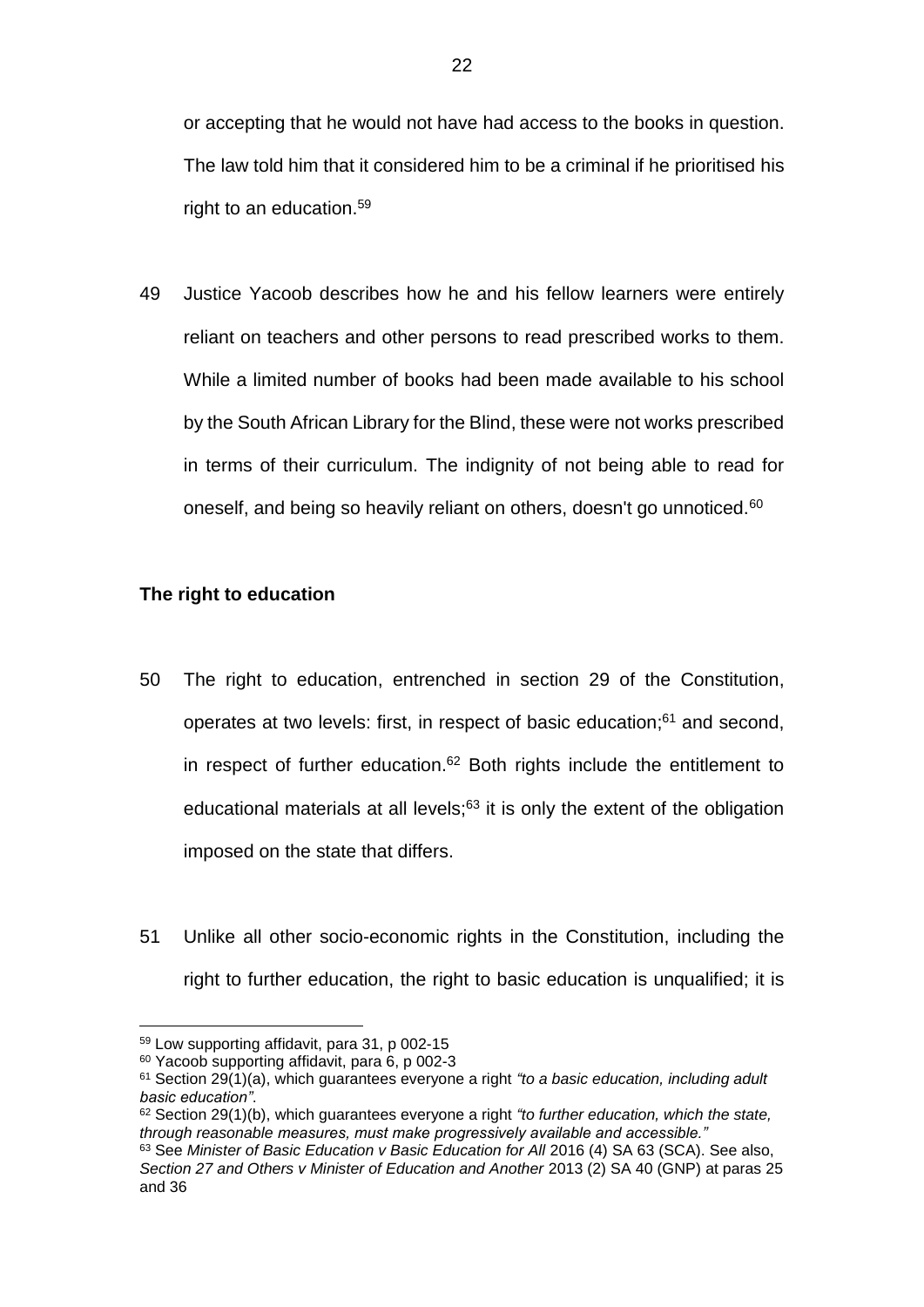52 While the right to educational materials is not expressly mentioned in the text of the Constitution, courts have made it clear that every learner has a right to a textbook in every subject, and that the corollary to this right is the duty on the state to provide such a textbook.<sup>65</sup> As this Court has held: $66$ 

> *"[T]he provision of learner support material in the form of text books, as may be prescribed[,] is an essential component of the right to basic education and its provision is inextricably linked to the fulfilment of the right. In fact, it is difficult to conceive, even with the best of intentions, how the right to basic education can be given effect to in the absence of text books".*

53 The courts have also held that the failure to provide adequately for learners with disabilities is a violation of their right to a basic education.<sup>67</sup> In so doing, they have recognised the interdependency and interrelatedness of all entrenched rights, in particular the interrelated nature of the rights to education and equality.<sup>68</sup>

<sup>1</sup> <sup>64</sup> *Governing Body of the Juma Musjid Primary School & Others v Essay N.O. and Others* 2011 (8) BCLR 761 (CC) at para 37

<sup>65</sup> *Equal Education v Minister of Basic Education* 2019 (1) SA 421 (ECB) at para 176; *Minister*  of Basic Education v Basic Education for All at paras 47-49

<sup>66</sup> *Section 27 and Others v Minister of Education and Another* at para 25

<sup>67</sup> See *Western Cape Forum for Intellectual Disability v Government of the Republic of South Africa* 2011 (5) SA 87 (WCC)

<sup>68</sup> *Head of Department : Mpumalanga Department of Education and Another v Hoërskool Ermelo and Another* 2010 (2) SA 415 (CC) at para 47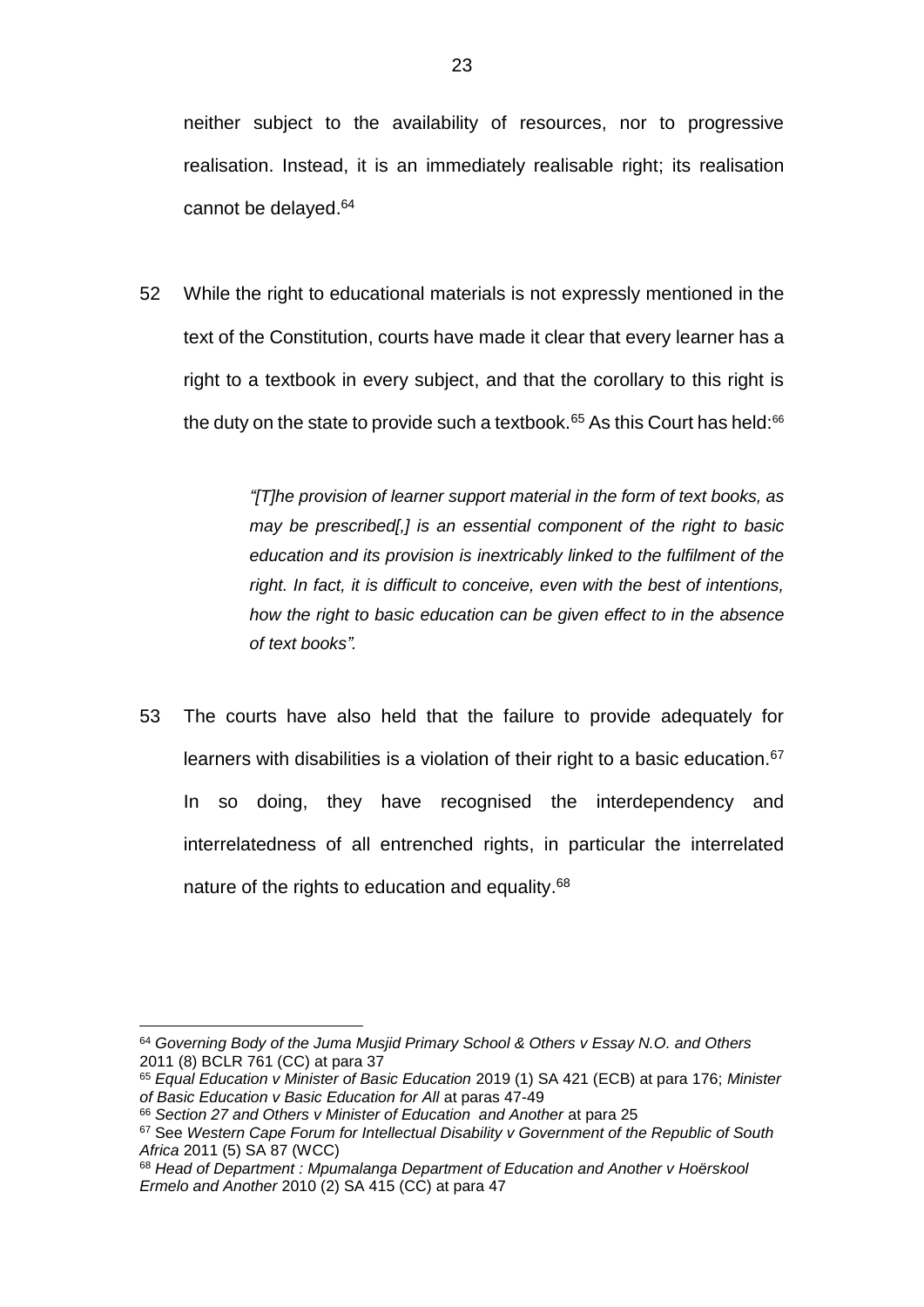54 This approach to the right to education of persons with disabilities is wellrecognised under international law. For example, the CRPD seeks to ensure equality of opportunity and the removal of discriminatory barriers to education. In this regard, Article 24(1) of the CRPD provides:

> *"States Parties recognize the right of persons with disabilities to education. With a view to realizing this right without discrimination and on the basis of equal opportunity, States Parties shall ensure an inclusive education system at all levels and lifelong learning directed to:*

- a. *The full development of human potential and sense of dignity and self-worth, and the strengthening of respect for human rights, fundamental freedoms and human diversity;*
- b. *The development by persons with disabilities of their personality, talents and creativity, as well as their mental and physical abilities, to their fullest potential;*
- c. *Enabling persons with disabilities to participate effectively in a free society."*
- 55 In order to realise this right, Article 24(2) requires states that are party to the convention to ensure, amongst other things, that *"[p]ersons with disabilities receive the support required, within the general education system, to facilitate their effective education".*
- 56 Further detail is provided in Article 24(3), which deals with the taking of appropriate measures to *"enable persons with disabilities to learn life and social development skills to facilitate their full and equal participation in education and as members of the community.*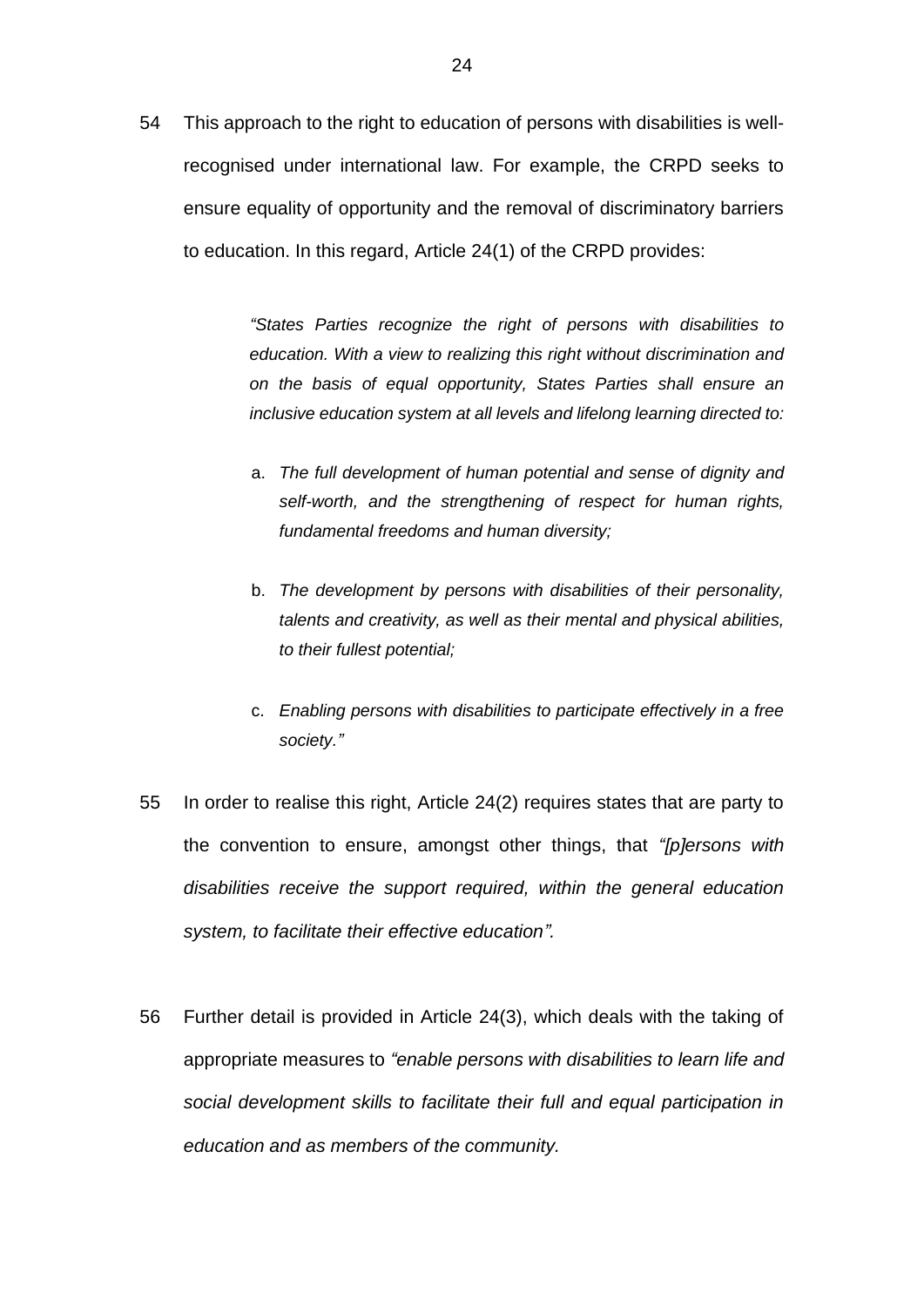- 57 *"To this end"*, the article continues, *"States Parties shall take appropriate measures"*. Amongst other things, this includes *"[f]acilitating the learning of Braille, alternative script, augmentative and alternative modes, means and formats of communication and orientation and mobility skills, and facilitating peer support and mentoring"*.
- 58 For *"persons with disabilities to live independently and participate fully in all aspects of life"*, the CRPD requires states parties to *"take appropriate measures to ensure to persons with disabilities access, on an equal basis with others, ... to information and communications, including information and communications technologies and systems, and to other facilities and services open or provided to the public, both in urban and in rural areas".<sup>69</sup>* The inclusion of an accessible format shifting provision would go some way towards discharging this obligation.
- 59 South Africa also bears obligations under the International Covenant on Economic Social and Cultural Rights ("the ICESCR") to realise the right to education, at all levels, in line with the principle of non-discrimination.<sup>70</sup> According to General Comment 13, which concerns Article 13 of the ICESCR, states parties are required to ensure that education is available, accessible, acceptable, and adaptable for all.<sup>71</sup>

<sup>69</sup> Article 9

<sup>70</sup> The ICESCR was ratified by Parliament in 2015. See founding affidavit, para 110 , p 001-  $\overline{A}A$ 

<sup>71</sup> UN Committee on Economic, Social and Cultural Rights, General Comment No 13, The Right to Education (art 13) (1999) E/C12/1999/10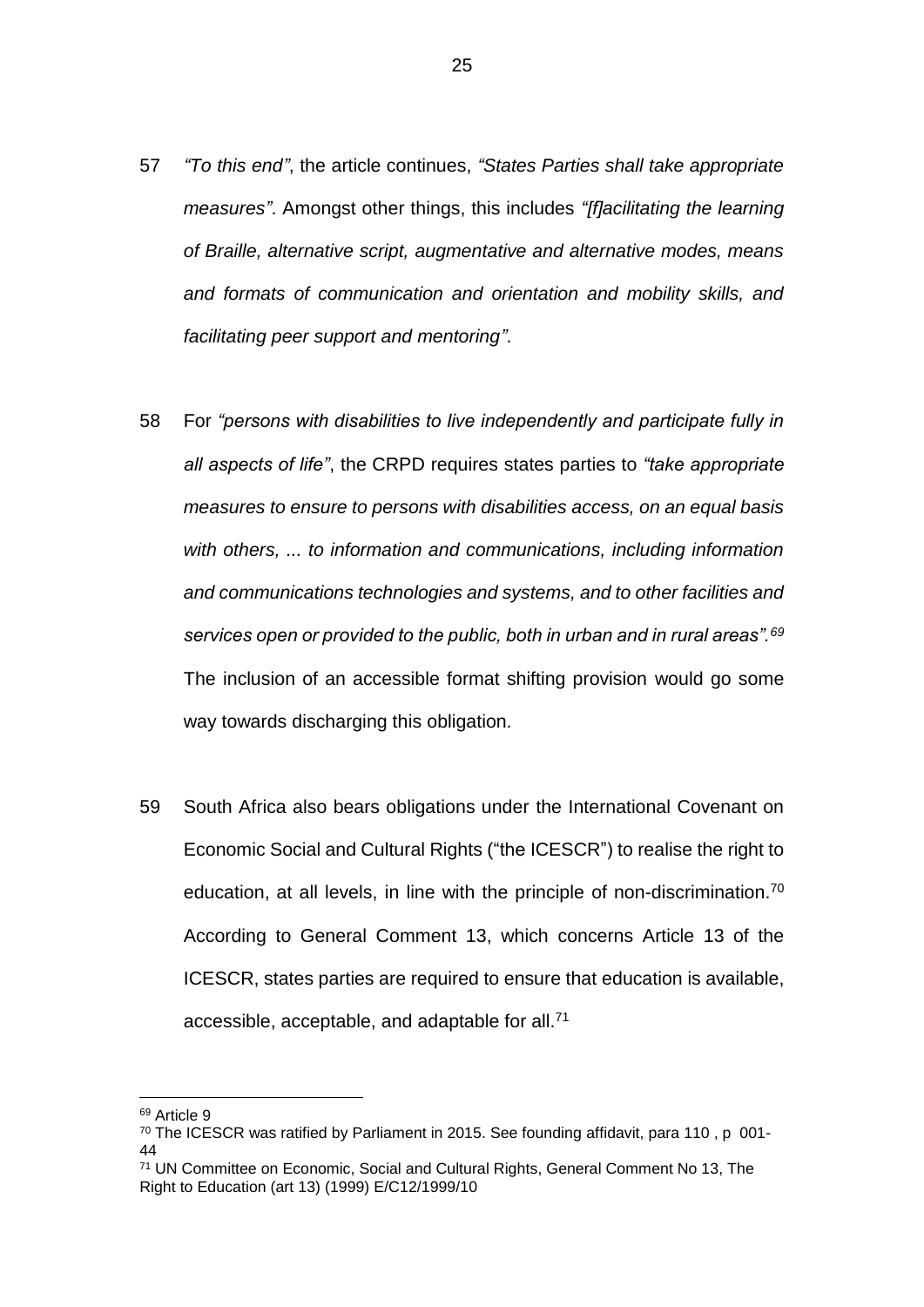60 General Comment 13 explains that accessibility has *"three overlapping dimensions"*: non-discrimination; physical accessibility; and economic accessibility. On non-discrimination, General Comment 13 provides:

> *"Non-discrimination – education must be accessible to all, especially the most vulnerable groups, in law and fact, without discrimination on any of the prohibited grounds".*

- 61 In his supporting affidavit, Mr Gama explains the challenges faced by learners (and teachers) at a school for the deaf and blind that – relative to many others – may appear to be well-resourced. And even in that school, with specialist teachers and public funding, access to textbooks and other learning materials is severely limited – in large part – by the Copyright Act.<sup>72</sup> Mr Gama also explains how learners often face new challenges when they leave school and pursue further education.<sup>73</sup>
- 62 Where persons with visual and print disabilities whether learners in schools or students in tertiary institutions – are unable to obtain textbooks and other learning materials in accessible formats, they are being denied their right to education. Thus to the extent that the Copyright Act prevents such textbooks and other learning materials from being transformed into accessible formats, it limits section 29(1) of the Constitution.

 $72$  Gama supporting affidavit, paras  $9 - 15$ , pp 002-34 to 002-36

<sup>73</sup> Gama supporting affidavit, paras 16 – 17, p 002-37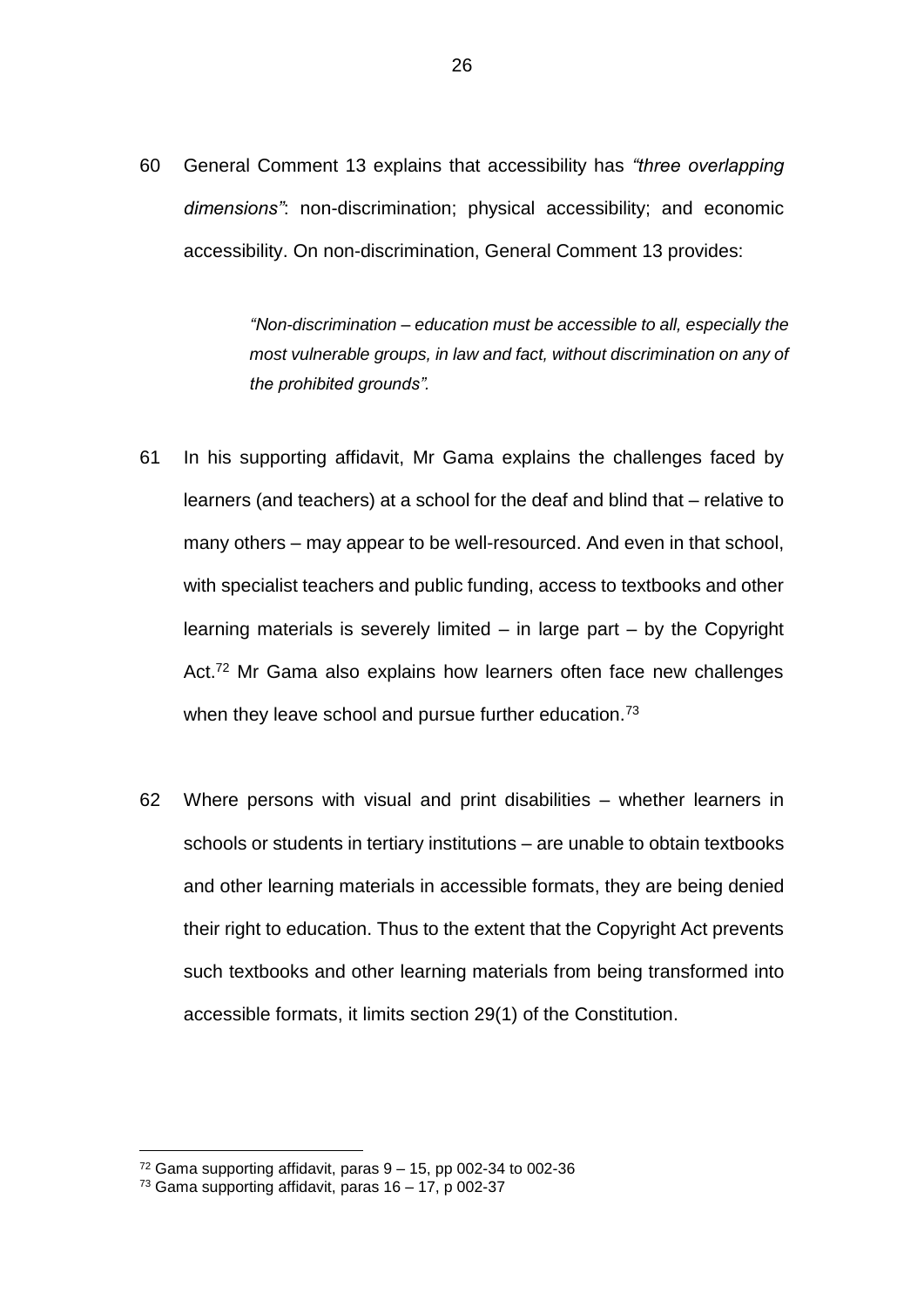63 Moreover, the failure of the Copyright Act to provide an exemption from its provisions for persons with print and visual disabilities falls far short of the immediately-realisable standard contemplated by section 29(1)(a) of the Constitution. It further fails to meet the lower threshold standard of reasonableness, contemplated by section 29(1)(b), by failing to provide for the needs of those who are most desperate.<sup>74</sup>

#### **The right to freedom of expression**

- 64 Section 16(1) of the Constitution guarantees everyone the right to freedom of expression, which includes – amongst others – the "*freedom to receive or impart information or ideas"*, and *"freedom of scientific research"*. By preventing persons with print and visual disabilities from accessing many works under copyright (and sharing accessible format copies that they have made), the Copyright Act directly limits these aspects of the right.
- 65 Justice Yacoob, Mr Low, and Mr Gama have all explained how the Copyright Act has directly interfered (and continues to interfere) with the ability to receive information and ideas – by limiting and/or blocking access to works under copyright, whether for professional, educational, or personal purposes. Mr Low has also shown how the legislation negatively affects his doctoral research (in a scientific field).<sup>75</sup>

<sup>74</sup> *Government of the Republic of South Africa and Others v Grootboom and Others* 2001 (1) SA 46 (CC) at para 44

 $75$  Low supporting affidavit, paras 34.4 – 34.5, pp 002-17 to 002-18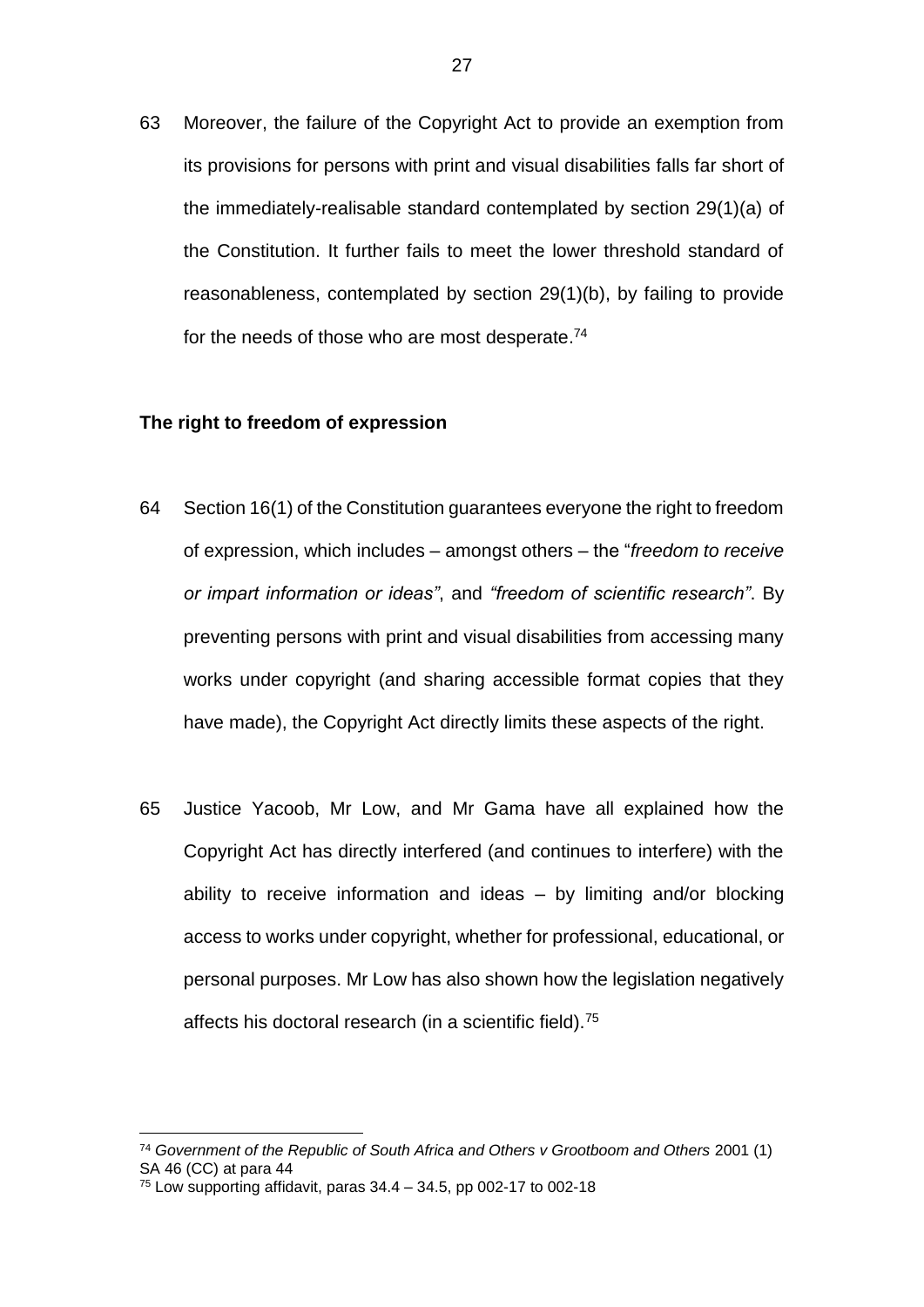#### **The right to participate in the cultural life of one's choice**

- 66 Section 30 of the Constitution recognises everyone's right *"to use the language and to participate in the cultural life of their choice"*, provided this is done in a manner consistent with the Bill of Rights. Unlike section 31, which refers to cultural, religious and linguistic communities, it applies more broadly, extending to the manner in which we create, express, and exchange ideas.<sup>76</sup> Since copyright extends to all forms of media, the right to cultural life is directly implicated.
- 67 Mr Low notes that *"a comparative lack of access to books has also had an impact on the extent to which [he] could participate in the cultural life of society."<sup>77</sup>* As bad as it is for someone like him, it is even worse for those whose mother tongue is not English, or any other language in which many titles are published; limited access to works under copyright severely curtails their ability to create, express, and exchange ideas.<sup>78</sup>

#### **THE LIMITATIONS OF RIGHTS CANNOT BE JUSTIFIED**

68 Section 36(1) of the Constitution makes provision for rights to *"be limited only in terms of law of general application to the extent that the limitation is reasonable and justifiable in an open and democratic society based on* 

<sup>76</sup> See UN Committee on Economic, Social and Cultural Rights, General Comment No 21 "Right of Everyone to Take Part in Cultural Life" E/C.12/GC/21 (2009)

<sup>77</sup> Low supporting affidavit, para 28, p 002-14

<sup>78</sup> Founding affidavit, para 117, p 001-46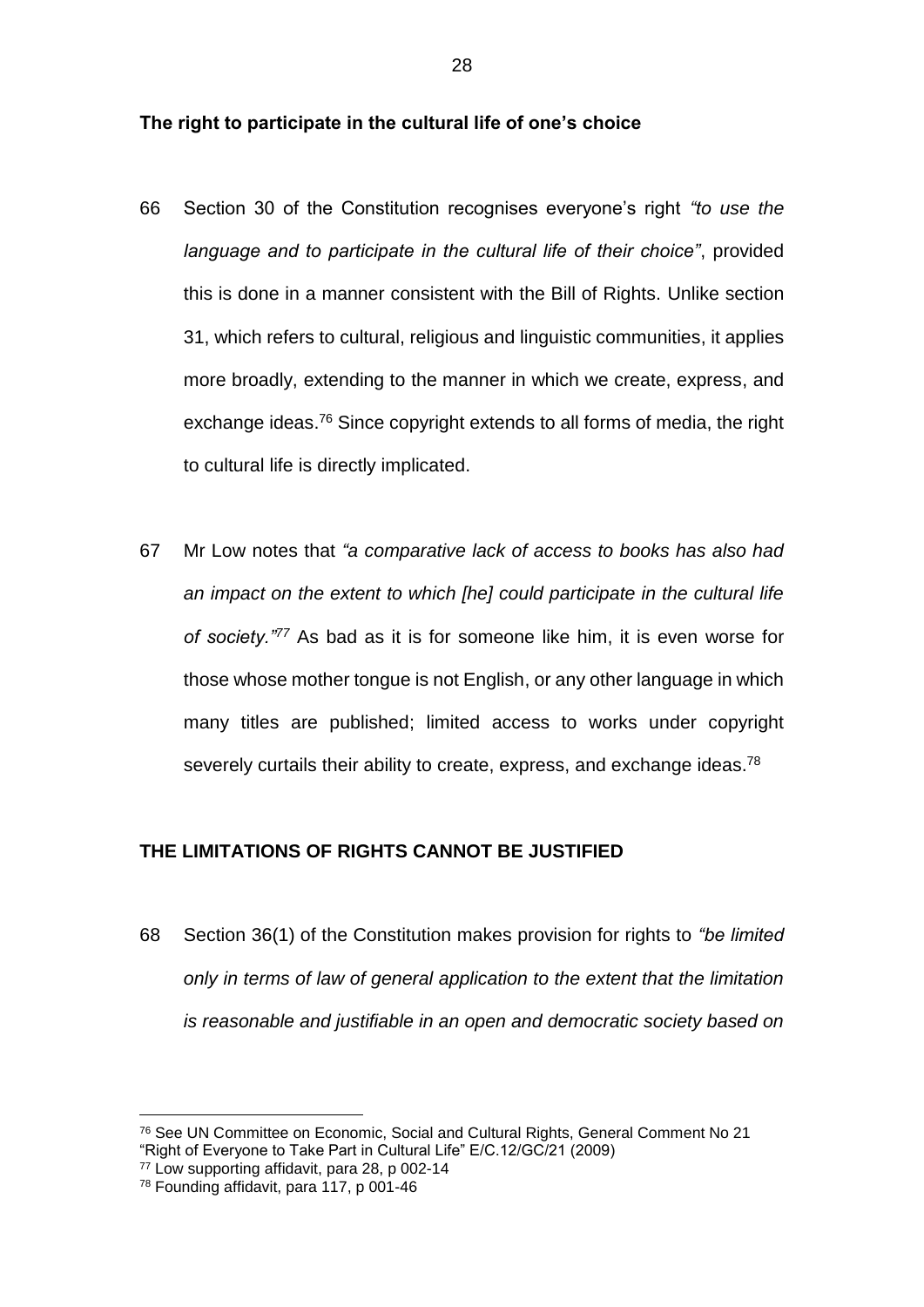*human dignity, equality and freedom, taking into account all relevant factors"*. The Copyright Act is a law of general application.

- 69 In determining whether any particular limitation is reasonable and justifiable, the factors to be considered include the following:<sup>79</sup>
	- 69.1 the nature of the right;
	- 69.2 the importance of the purpose of the limitation;
	- 69.3 the nature and extent of the limitation;
	- 69.4 the relation between the limitation and its purpose; and
	- 69.5 less restrictive means to achieve the purpose.
- 70 We submit that in conducting this analysis, a court would be mindful of the fact that we are dealing here with a multiplicity of intersecting rights that are all implicated by the manner in and extent to which the Copyright Act limits and/or prevents persons with visual and print disabilities from accessing works under copyright.
- 71 Given the global consensus reflected in the Marrakesh VIP Treaty, South Africa's expression of its intent to accede to the treaty shortly, the fact that

<sup>79</sup> See *S v Manamela* (Director-General of Justice Intervening) 2000 (3) SA 1 (CC) at paras 32 and 65 – 66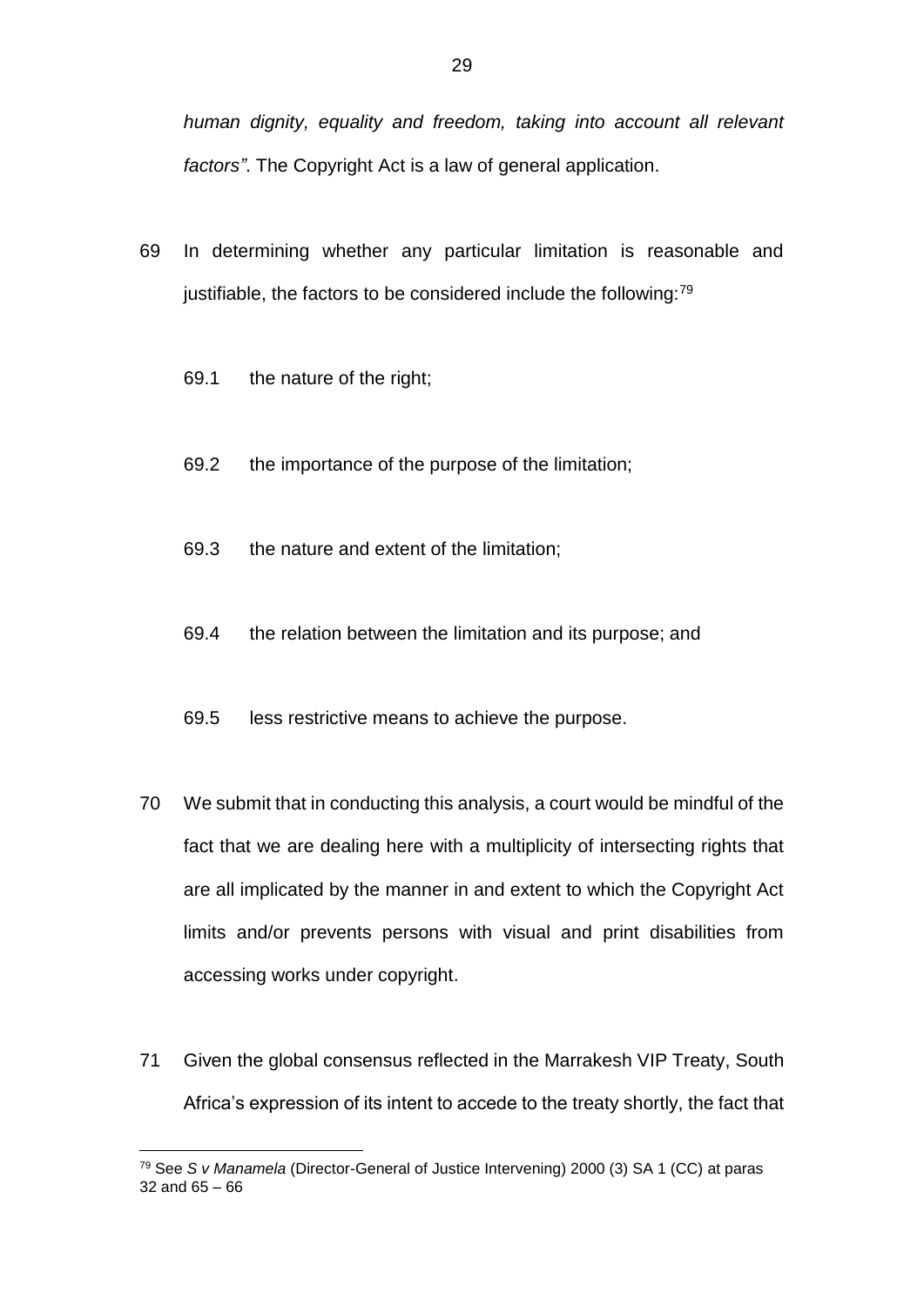no-one stands to benefit from the non-availability of accessible formats of works under copyright, and that no-one (including holders of copyright) stands to lose from their availability in the manner contemplated, the limitation cannot serve any legitimate purpose.

- 72 What makes matters worse is that the limitation does not just make it more difficult for persons with visual and print disabilities to obtain accessible format copies, but often makes it impossible for them to do so. In such circumstances, the limitation imposed by the Copyright Act is both an absolute and pernicious denial of access.
- 73 For the reasons set out above, we submit that the limitations cannot be justified. That said, we are mindful that it is not for the applicant in a matter such as this to establish that any limitation of a right does not satisfy the test in section 36(1) of the Constitution. Instead, those seeking to justify any limitation must make out a case in this regard. $80$  As this matter is unopposed, no-one is seeking to justify the limitations.

## **APPROPRIATE RELIEF**

1

74 When deciding any constitutional matter that is within its power, a court is required by section 172(1)(a) of the Constitution to *"declare that any law or conduct that is inconsistent with the Constitution is invalid to the extent* 

<sup>80</sup> Minister of Home Affairs v National Institute for Crime Prevention and the Re-integration of *Offenders* 2005 (3) SA 280 (CC) at para 34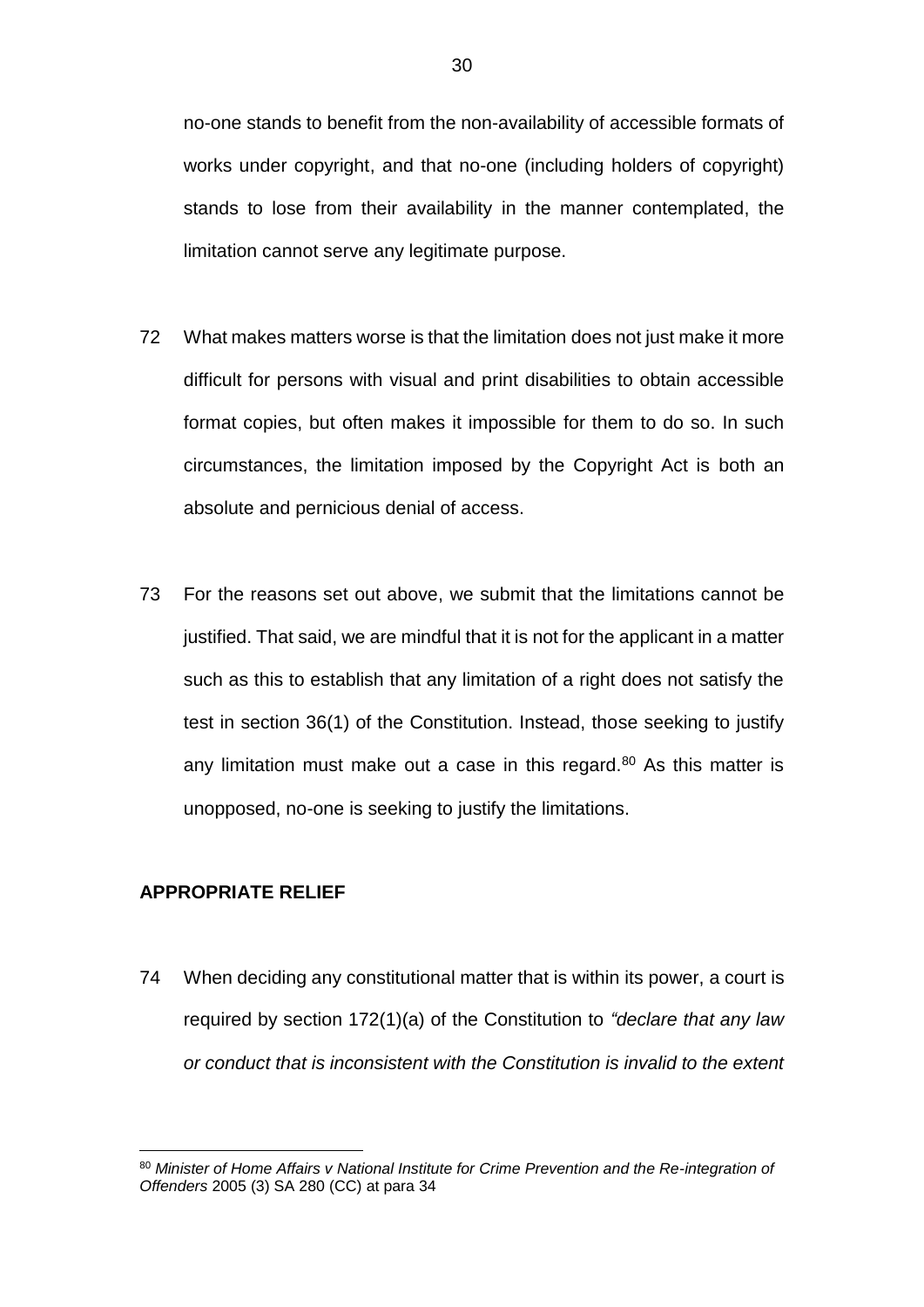*of its inconsistency"*. There is simply no discretion; if the law (or conduct) is unconstitutional, the court must declare it so.

- 75 For the reasons set out above, we submit that the Copyright Act ought to be declared inconsistent with the Constitution to the extent that it –
	- 75.1 limits and/or prevents persons with visual and print disabilities from accessing works under copyright that persons without such disabilities are able to access; and/or
	- 75.2 does not include provisions designed to ensure that persons with visual and print disabilities are able to access works under copyright in the manner contemplated by the Marrakesh VIP Treaty.
- 76 In so doing, we submit, the Copyright Act unreasonably and unjustifiably limits the rights of persons with visual and print disabilities to equality, human dignity, freedom of expression, and basic and further education, and to participate in the cultural life of their choice.
- 77 We submit that this Court may, and indeed should, go further. In terms of section 172(2)(b) of the Constitution, *"[a] court which makes an order of constitutional invalidity may grant .... temporary relief to a party ... pending*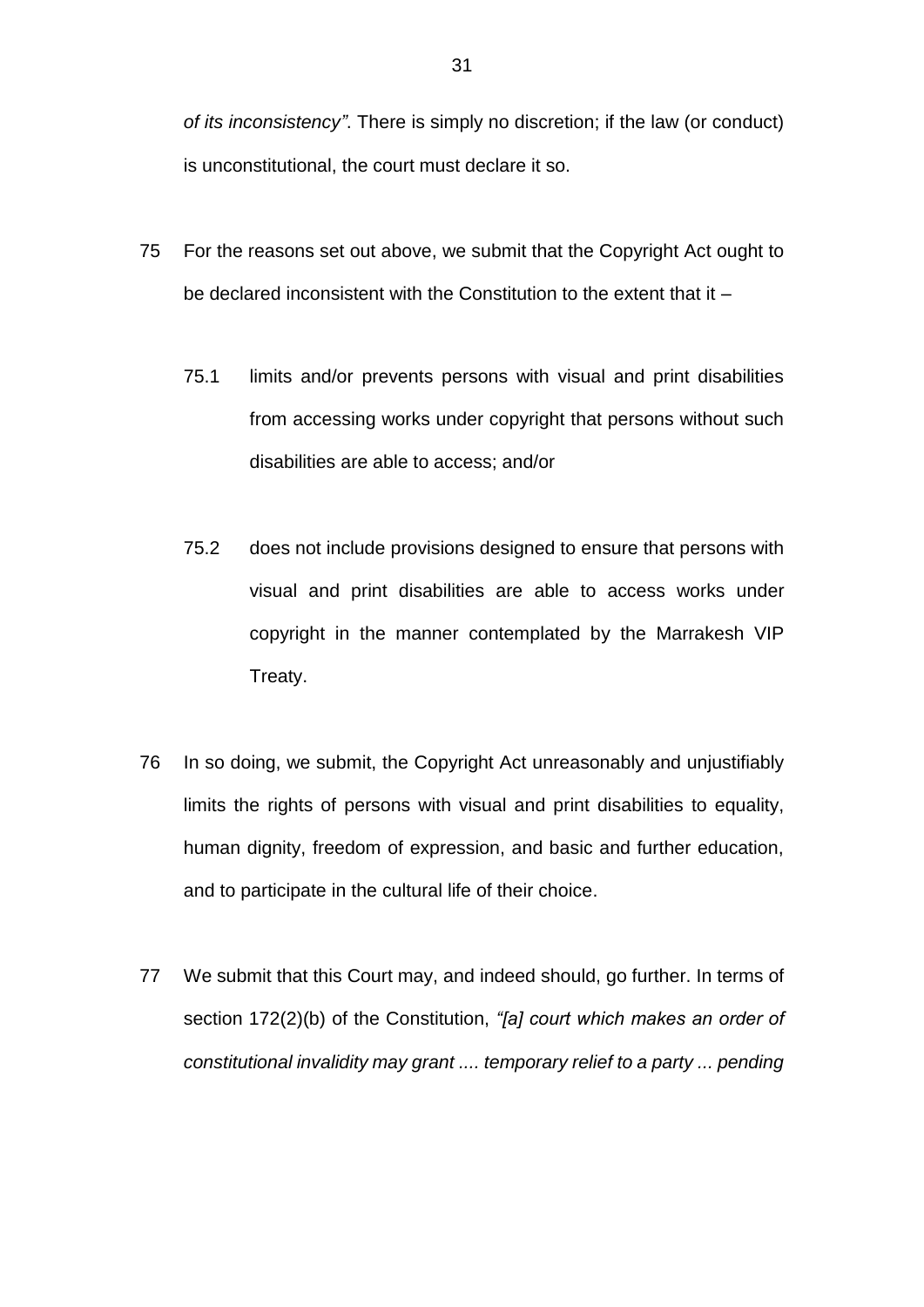a decision of the Constitutional Court on the validity of th[e] Act".<sup>81</sup> As section 172(2)(a) makes clear, *"an order of constitutional invalidity has no force unless it is confirmed by the Constitutional Court."*

- 78 A court's power to grant just and equitable relief is broad.<sup>82</sup> In appropriate circumstances, it may also include a *"reading-in"* remedy.<sup>83</sup> We submit that in the circumstances of this case, it would be just and equitable for this Court to read into the Copyright Act, with immediate effect, the legislative solution already crafted by Parliament: proposed new section 19D, as contemplated by clause 20 of the CAB.<sup>84</sup>
- 79 In prayer 2 of its notice of motion, Blind SA sought an order *"[s]uspending the operation of the declaration of unconstitutionality referred to in prayer 1 for a period of 12 months"*. Given the provisions of section 172(2)(a) of the Constitution, Blind SA does not persist in seeking any suspension order. As Zondo ACJ held in *Minister of Justice and Constitutional Development v Prince*: 85

*"The High Court suspended the order of invalidity for a period of 24 months from 31 March 2017. It said that that was to allow Parliament to correct the constitutional defects in the Drugs Act and Medicines Act set out in the judgment. It is neither necessary nor competent for a High* 

<sup>81</sup> See, for example, *S v Ntsele* [1997] ZACC 14, 1997 (11) BCLR 1543 at para 11; and *National Coalition for Gay and Lesbian Equality and Others v Minister of Home Affairs and Others* 1999 (3) SA 173 (C) at 191C.

<sup>82</sup> *Acting Speaker of the National Assembly v Teddy Bear Clinic for Abused Children* 2015 (10) BCLR 1129 (CC) at para 12

<sup>83</sup> *S and Others v Van Rooyen and Others (General Council of the Bar of South Africa Intervening)* 2002 (5) SA 246 (CC) at para 88

<sup>84</sup> Parliament would always be free to amend any such reading-in remedy.

<sup>85</sup> *Minister of Justice and Constitutional Development and Others v Prince and Others* 2018 (6) SA 393 (CC) at para 2 (our emphasis)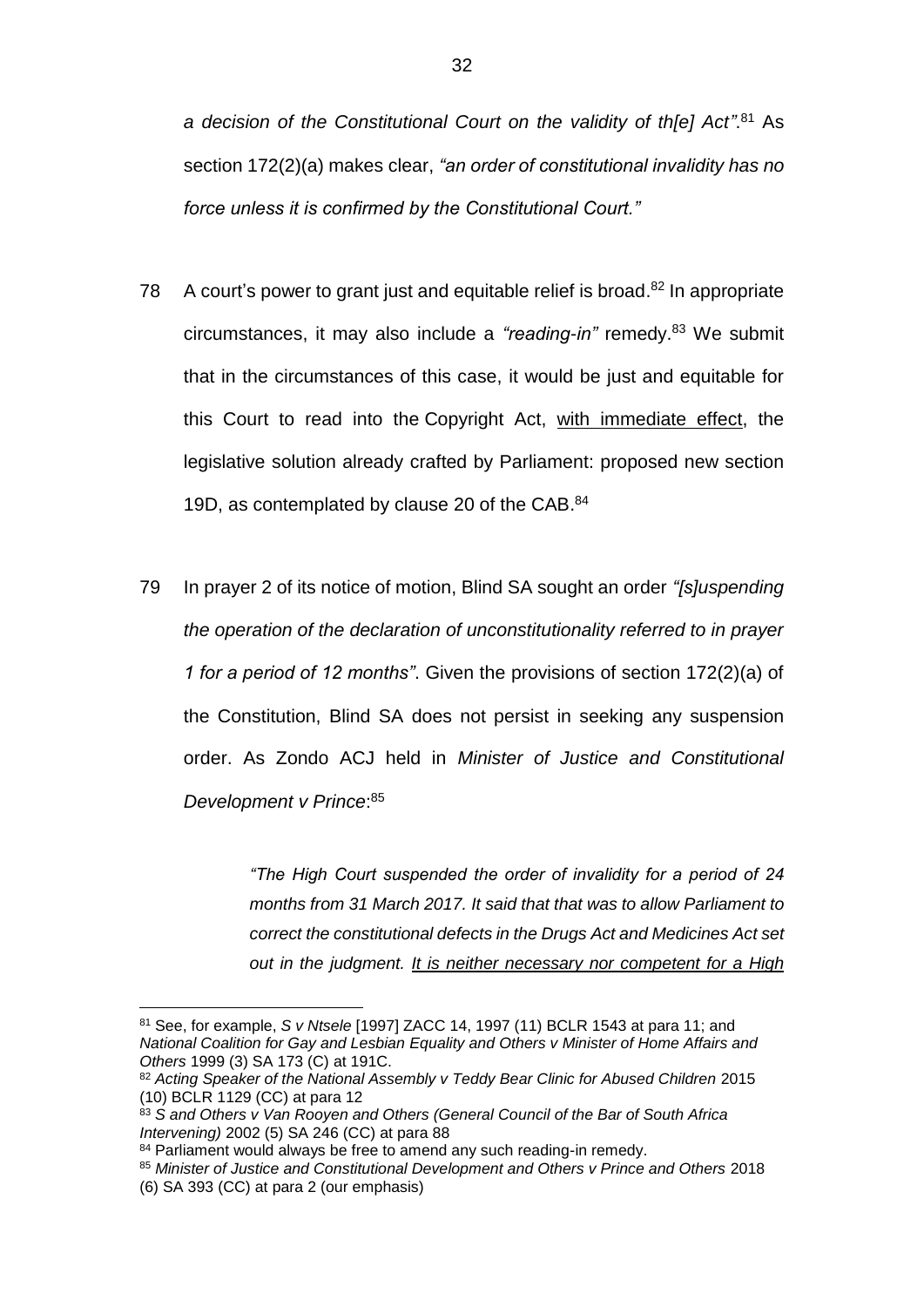*Court to suspend an order of constitutional invalidity that relates to a statutory provision or an Act of Parliament when it grants such an order of constitutional invalidity. It is unnecessary because s 172(2) of the Constitution provides that 'an order of constitutional invalidity has no force unless it is confirmed by the Constitutional Court'. That means that any order of constitutional invalidity of an Act of Parliament or a provision of an Act of Parliament made by a court other than this court does not take effect for as long as it has not been confirmed by this court. Such a suspension order is incompetent because it purports to suspend the operation of an order that is not in operation in any event."*

#### **COSTS**

1

- 80 In prayer 5 of its notice of motion, Blind SA sought an order *"[d]irecting that the costs of this application, including the costs of two counsel, are to be paid by the first respondent, alternatively jointly by the first respondent and all other respondents who elect to oppose the relief sought by the applicant."* As this application is unopposed, Blind SA only seeks an order directing the first respondent to pay its costs.
- 81 This is consistent with the approach to constitutional litigation adopted by the Constitutional Court. As Sachs J explained in *Biowatch*: 86

*"In litigation between the government and a private party seeking to assert a constitutional right, Affordable Medicines established the principle that ordinarily, if the government loses, it should pay the costs of the other side, and if the government wins, each party should bear its own costs."*

<sup>86</sup> *Biowatch Trust v Registrar, Genetic Resources, and Others* 2009 (6) SA 232 (CC) at para 22 (footnote omitted and emphasis added)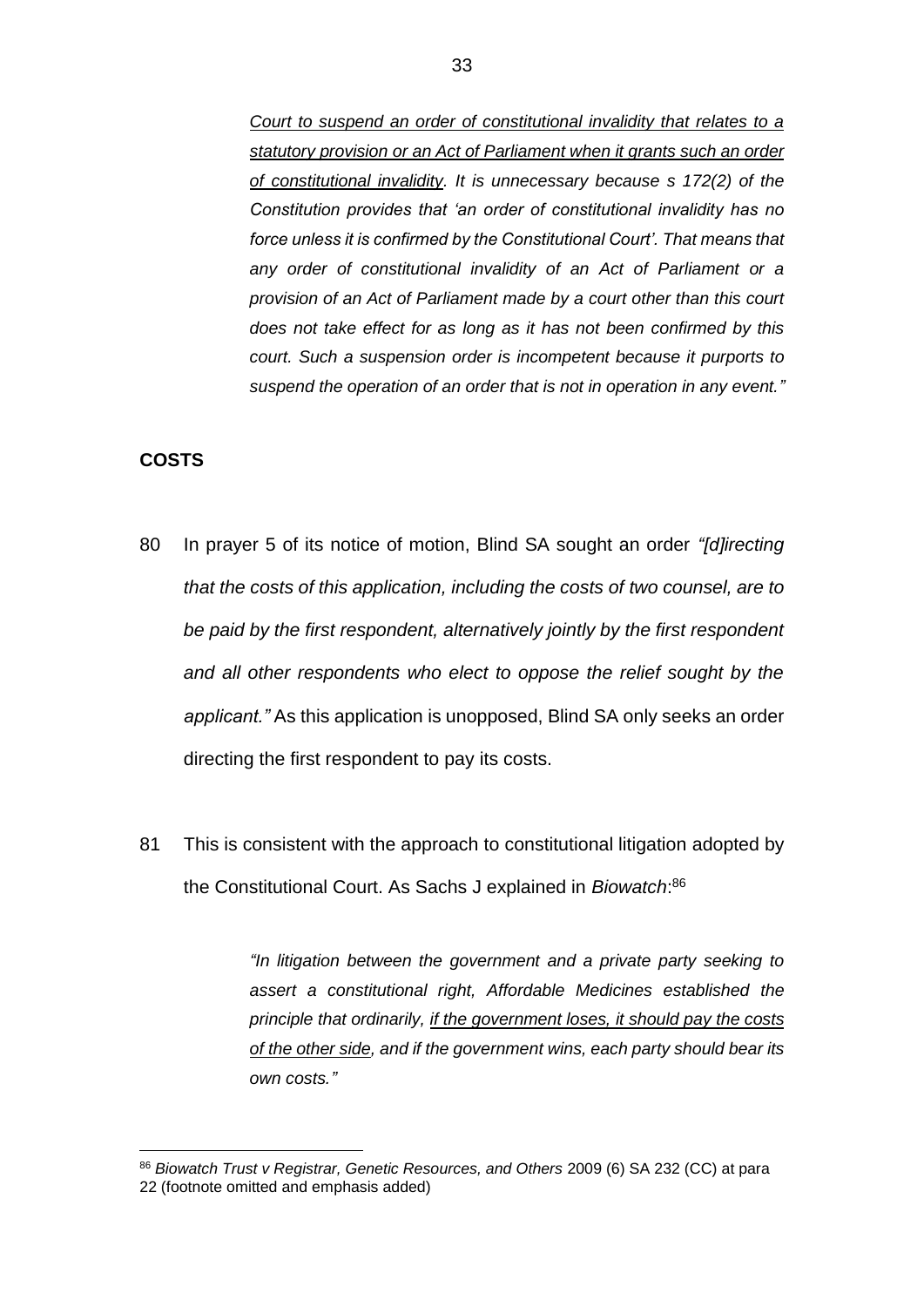82 The government's obligation to pay a successful applicant's costs even applies in circumstances where the state has chosen not to oppose.<sup>87</sup>

> *"The rationale for this general rule is threefold. In the first place it diminishes the chilling effect that adverse costs orders would have on parties seeking to assert constitutional rights. Constitutional litigation frequently goes through many courts and the costs involved can be high. Meritorious claims might not be proceeded with because of a fear that failure could lead to financially ruinous consequences. Similarly, people might be deterred from pursuing constitutional claims because of a concern that even if they succeed they will be deprived of their costs because of some inadvertent procedural or technical lapse. Secondly, constitutional litigation, whatever the outcome, might ordinarily bear not only on the interests of the particular litigants involved, but also on the rights of all those in similar situations. Indeed, each constitutional case that is heard enriches the general body of constitutional jurisprudence and adds texture to what it means to be living in a constitutional democracy. Thirdly, it is the State that bears primary responsibility for ensuring that both the law and State conduct are consistent with the Constitution. If there should be a genuine, non-frivolous challenge to the constitutionality of a law or of State conduct, it is appropriate that the State should bear the costs if the challenge is good, but if it is not, then the losing non-State litigant should be shielded from the costs consequences of failure. In this way responsibility for ensuring that the law and State conduct are constitutional is placed at the correct door."*

83 In the circumstances, we submit that the first respondent, who was cited in his capacity as the Cabinet member responsible for the administration of the Copyright Act, $88$  ought to be ordered to pay Blind SA's costs, including the costs of two counsel.

<sup>87</sup> *Biowatch* at para 23 (footnote omitted and emphasis added)

<sup>88</sup> Founding affidavit, para 9, p 001-9